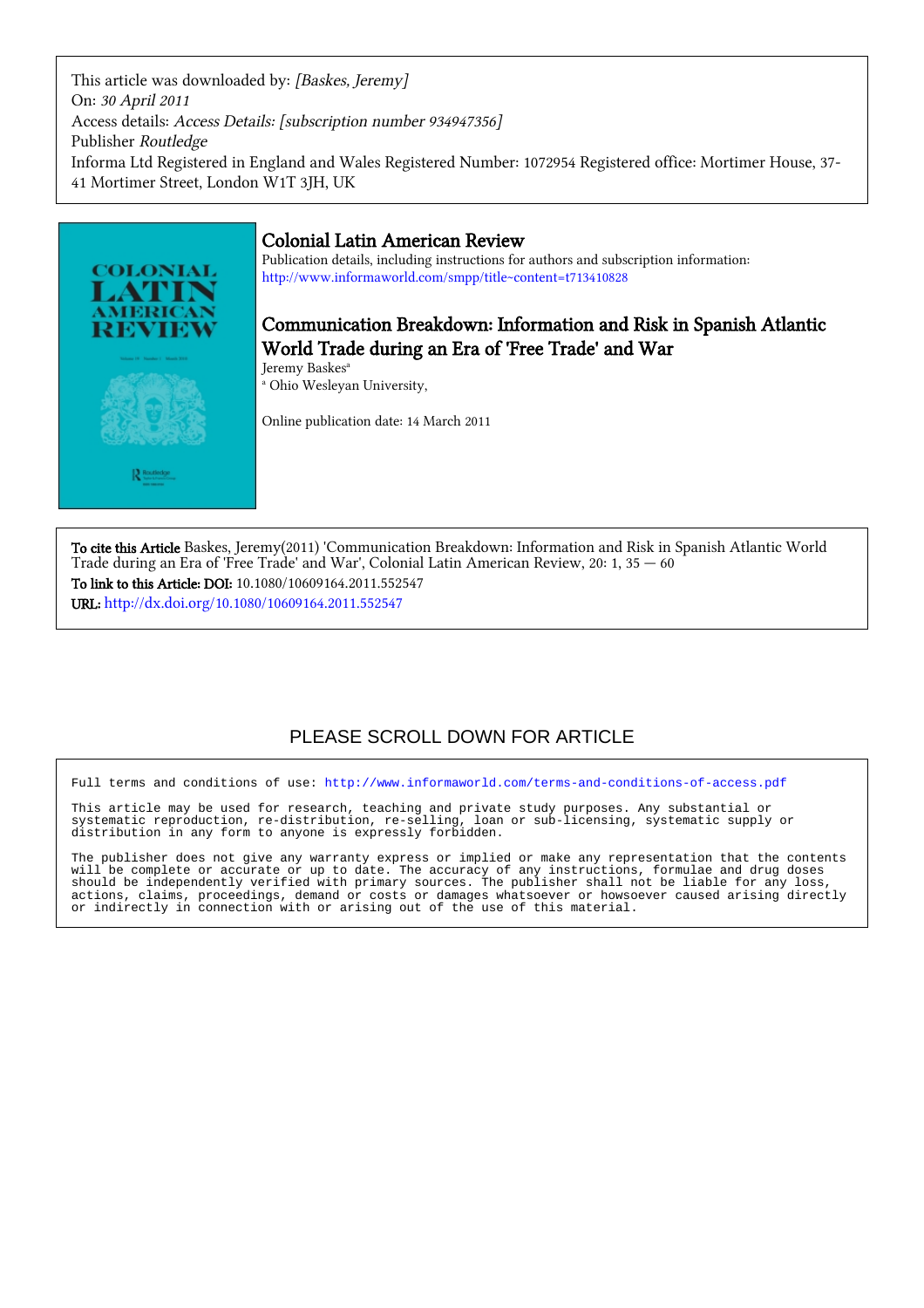# Communication Breakdown: Information and Risk in Spanish Atlantic World Trade during an Era of 'Free Trade' and War

Jeremy Baskes

Ohio Wesleyan University

Spanish merchants engaged in long distance trade during the Early Modern era faced a multitude of risks and uncertainties. Inclement weather, enemy forces, piracy, unpredictable markets, and a panoply of other factors could devastate the commercial activities of these Atlantic world traders. Experienced merchants understood the many risks and took all precautions possible to reduce or eradicate them, securing insurance, sailing in armed convoys, or avoiding Caribbean voyages during hurricane season or Baltic expeditions during winter months, for example. Indeed a merchant's capacity to manage risk and uncertainty was a critical factor determining success or failure of his business.

In a classic and seminal work, economist Frank Knight argued that 'the most thoroughgoing methods of dealing with uncertainty [entail ...] securing better knowledge of and control over the future' (Knight 1921, 260). To manage risk and uncertainty, thus, required Spanish Atlantic world merchants to stay informed, to constantly obtain information of evolving international politics or changing markets both inside and outside of the Spanish empire. Information was the lifeblood of the merchant community, governing decisions about when to invest in one or another commodity as well as where and when to ship them. Without adequate information, merchants operated in the dark, increasing enormously what were already very risky ventures. Even under the best circumstances, the great distances and inadequate flows of information guaranteed only partial knowledge of the political or economic news that might have an impact on their business dealings. Limited information was by no means unique to the Spanish commercial world; it was a fundamental problem that plagued all long-distance merchants during this era, one that merchants recognized

ISSN 1060-9164 (print)/ISSN 1466-1802 (online)  $\odot$  2011 Taylor & Francis on behalf of CLAR DOI: 10.1080/10609164.2011.552547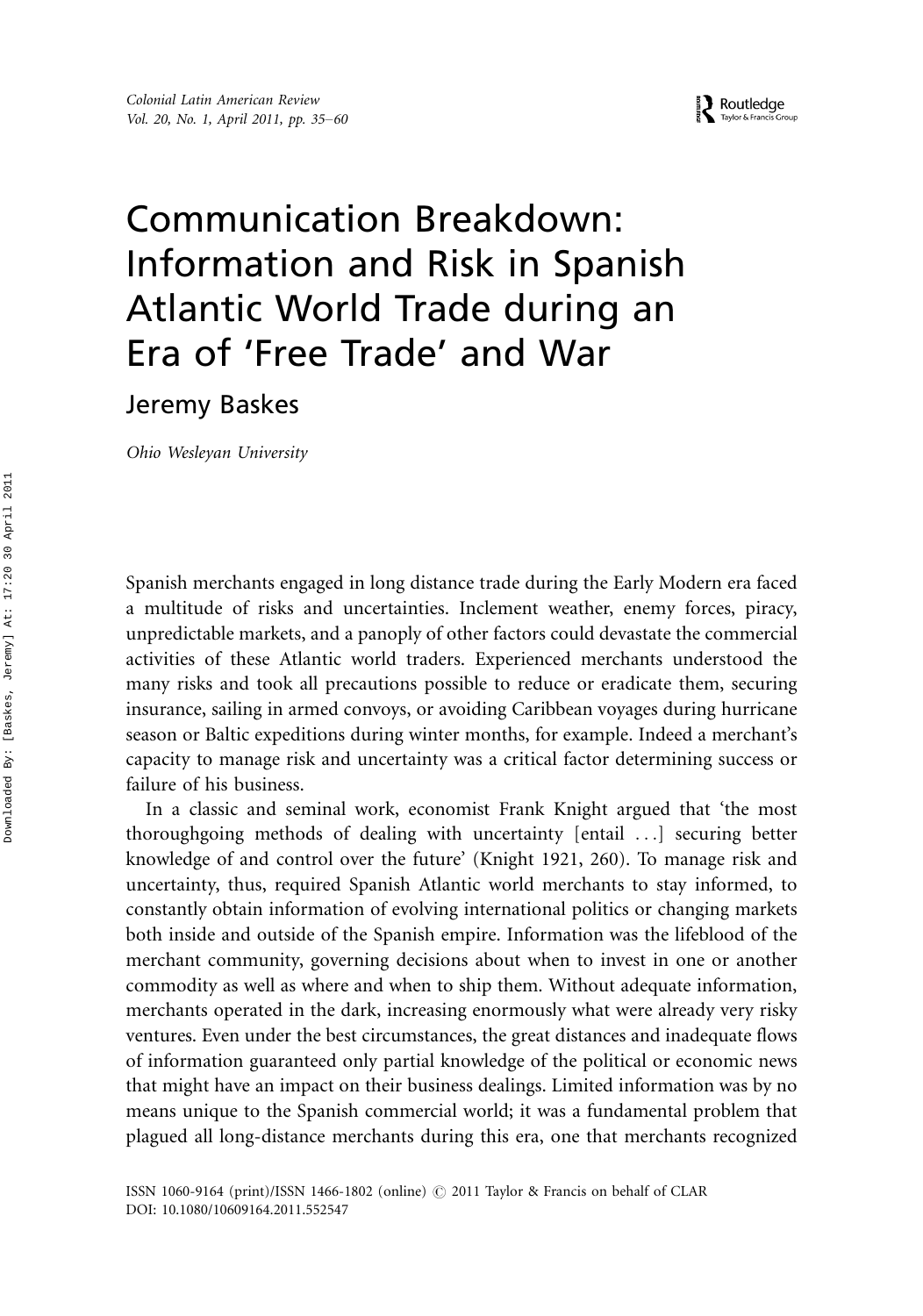and took means to minimize (see, for examples, Bailyn 1953; Lawson 1993,  $21-22$ ; Matson 2004; McCusker 2005; Musgrave 1996, 347; Steensgaard 1996, 446).

Communication between merchants in key Atlantic world ports provided the main source of intelligence that traders utilized to guide their commercial operations. One historian noted that 'practically every letter of every merchant I have ever seen has a postscript telling the recipient the latest price for some commodity' (McCusker 2005, 299). Stein and Stein observed that 'personal market information formed the sole basis of business decision-making in the absence at Cadiz of government-sponsored or private-sector trade periodicals. Markets, after all are driven by information ...' (Stein and Stein 2003, 192). Xabier Lamikiz has argued that over the course of the eighteenth century, the importance of such correspondence in governing mercantile decisions in the Spanish empire grew sharply (Lamikiz 2007a,  $232-37$ ).

This article examines the networks of information that connected merchants in Cadiz, Spain with their agents and fellow traders located throughout the Atlantic world and beyond. The writing of letters occupied a significant portion of merchants' time and effort, but this was by no means time wasted; remaining informed was an essential element of operating a successful business in Early Modern international trade. A host of risks and uncertainties plagued overseas trade, some of which could be reduced with adequate intelligence. Despite their best efforts to stay educated, however, merchants nonetheless endured the economic costs of poor information.

#### Information Networks

To increase their access to information, wealthier merchants placed permanent agents or factors in principal ports throughout the Spanish commercial empire. According to Jeremy Adelman, 'the most successful [traders] operated on a large scale through a network of agents scattered around many trading centers ... while smaller merchants had to rely on more specialized, and thus more risky and more precarious, businesses' (Adelman 2006, 78). Such agents were often family members who could best be trusted to pursue the interests of their relations (see Adelman 2006,  $44-46$ ; Brading 1971, 112–13; Hoberman 1991, 64–68; Kicza 1983, 60; Pike 1972). In this regard the Spaniards acted little differently than their counterparts in other corners of the Atlantic world (Bailyn 1953, 380–82; Mathias 2000).

A good example of such a familial network operating in the Spanish empire in the late eighteenth century was the Marticorena clan, natives of the town of Echalar in the Kingdom of Navarra.<sup>1</sup> Beginning in the 1770s, five of the Marticorena brothers emigrated from northern Spain to important commercial ports within the Spanish Atlantic world. Juan Vicente de Marticorena took up residence in Cadiz, matriculating in its Consulado in 1776. His older brother, Juan Miguel de Marticorena, also joined the Cadiz guild in 1776 but then relocated to Lima, Peru.<sup>2</sup> Their younger brother, Juan Bautista de Marticorena, received a license to travel to Guatemala in 1782<sup>3</sup> where he became a prominent merchant, ultimately marrying into that colony's wealthiest family, the Aycinenas (Brown 1997, 70-71; Dym and Belaubre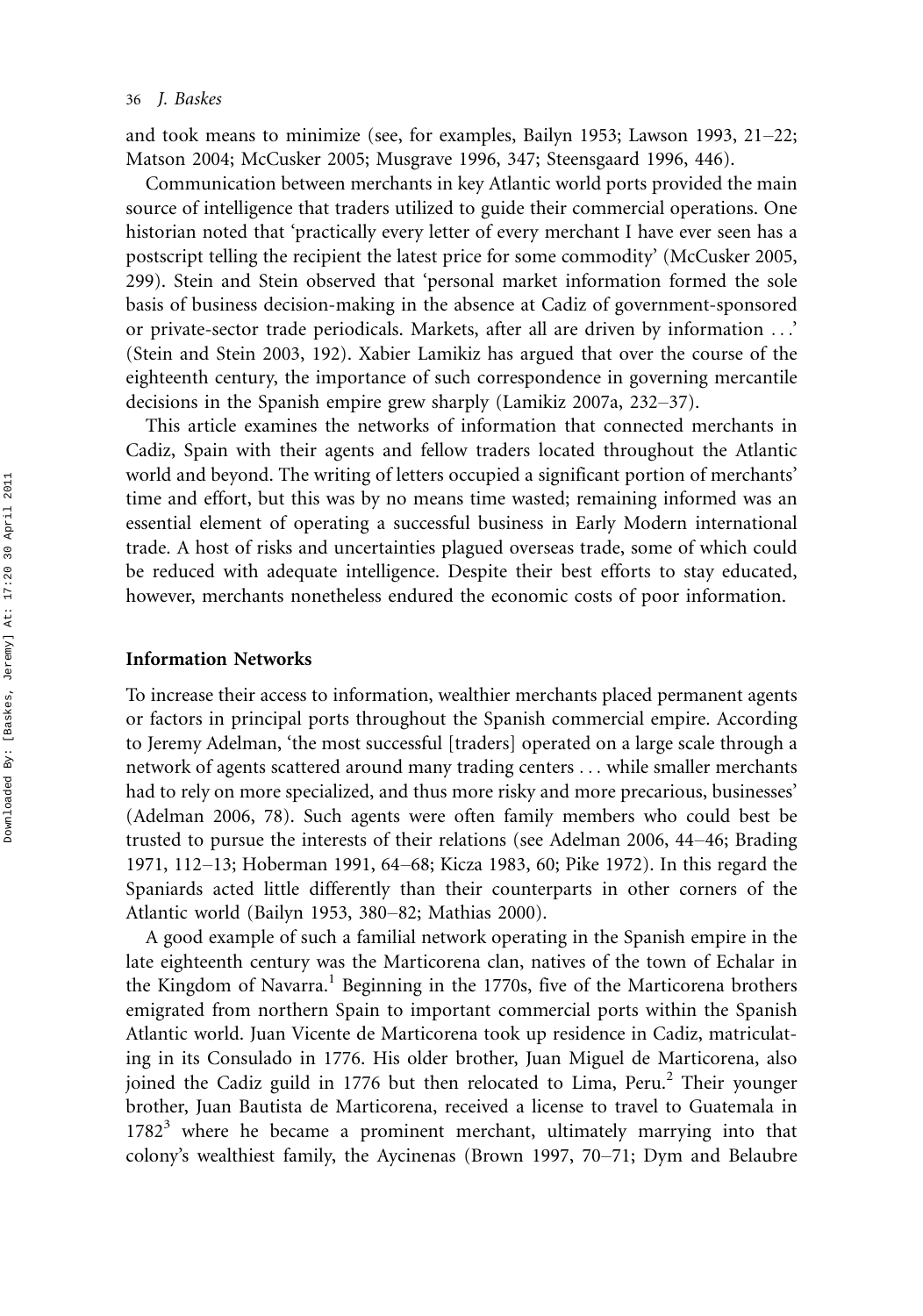2007; Martínez del Cerro González 2006, 228). In 1787 a fourth brother, Miguel Jacinto de Marticorena, was granted license to Veracruz where for a number of years he helped manage the trade of his siblings.<sup>4</sup> Despite having begun preparations for a religious career, the youngest brother, Pedro Joseph, moved to Peru ostensibly to assume the family trade but died unexpectedly shortly after his arrival.<sup>5</sup> This familial network also depended on other relatives. Cousin Juan Francisco de Goyeneche was the trusted factor in Mexico City. Another cousin, Juan Bernardo Larrain, operated in Caracas. The extensive correspondence received by Juan Vicente de Marticorena of Cadiz reveals how these relatives attempted to keep him informed of shifting supply and demand as well as the changing political climate in these diverse corners of the Spanish empire.<sup>6</sup>

Major Spanish merchants were also international traders; they acquired luxury goods in northern Europe to send to America, and they re-exported their colonial imports to commercial centers throughout Europe and beyond. Naturally, none but the largest trading houses could station agents, whether family members or employees, in all of the ports with which they conducted business. Instead most large merchants were forced to rely also on outsiders, establishing long standing ties with their counterparts in principal trading cities, perhaps employing one another as commission agents to forge and strengthen ties. The correspondence of the Cadizbased veteran trader Francisco de Sierra reveals the international nature of his dealings. He engaged in regular communications with commercial houses in London, Genoa, Hamburg, Marseilles, Rouen, Amsterdam, Ostende, Bordeaux, Lisbon, and Philadelphia, among other locales, frequently receiving letters in French and sometimes in English, Italian, or Portuguese.<sup>7</sup>

Table 1 illustrates the geographical diversity of the correspondence received by Sierra during two years of the 1780s: 1781 and 1784. These years provide interesting comparison since the American Revolutionary War was being fought in the former year but had ended by 1784. In total for the years 1781 and 1784, Francisco de Sierra received 1225 letters, 438 from correspondents in Spain and 787 from all other locations. Nearly half of the total, 703, were sent from Europe (excluding Spain). Just under a quarter, 280, originated in America.

Significantly, the European letters arrived from a wide diversity of Atlantic world locations. Sierra exchanged regular communication with commercial houses in the large commercial centers of London and Amsterdam as well as the French port cities of Marseille, Bordeaux, Nantes, and Rouen. Sierra's correspondence with Genoa, Italy was amongst his most extensive. Sierra also communicated with some regularity with Lisbon. Further afield, Sierra communicated with traders in central Europe— Hamburg and Sohlingen in Germany and Gdansk in modern-day Poland.<sup>8</sup> Sierra's widely dispersed correspondence reveals the degree to which he operated as an international merchant. His interests and commercial ventures required him to keep abreast of events and trends throughout the Atlantic world and beyond.

Of course, Francisco de Sierra's commercial prominence was critically connected to the Spanish citizenship which allowed him access to the carrera de Indias. Sierra's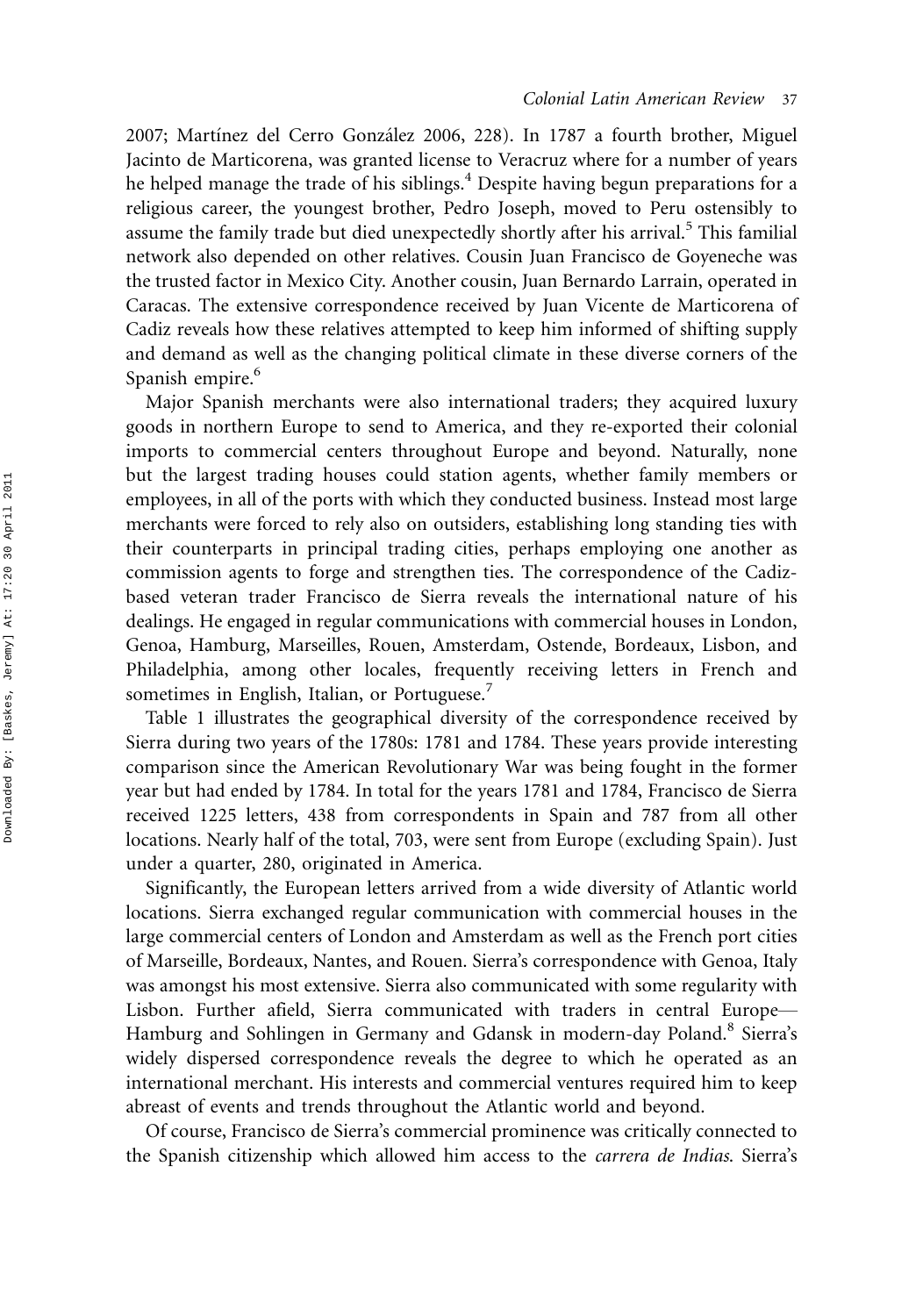| Letter origin        | 1781 | 1784 | Total          | Letter origin       | 1781 | 1784           | Total |
|----------------------|------|------|----------------|---------------------|------|----------------|-------|
| Amsterdam            | 9    | 66   | 75             | Bordeaux            | 47   | $\overline{c}$ | 49    |
| Marseille            | 68   | 57   | 125            | <b>Buenos Aires</b> | 2    | 9              | 11    |
| Martinique           | 14   |      | 14             | Caracas             |      | 6              | 6     |
| Mexico               | 6    | 1    |                | Gdansk              | 5    | 4              | 9     |
| Montevideo           |      | 4    | 5              | Exon $(Eng.)$       |      | 3              | 4     |
| <b>Nantes</b>        | 17   | 3    | 20             | Ghent (Belgium)     | 4    | 2              | 6     |
| Ostende              | 20   |      | 20             | Genoa               | 38   | 49             | 87    |
| Other America        | 1    | 3    | $\overline{4}$ | Guarico (Haiti)     | 5    |                | 5     |
| Other Europe         | 20   | 3    | 23             | Hamburg             | 4    | 24             | 28    |
| Other Spain          | 7    | 3    | 10             | Havana              | 28   | 21             | 49    |
| Paris                | 14   | 13   | 27             | Lima                | 4    | 24             | 28    |
| Rouen                | 4    | 12   | 16             | Lisbon              |      | 13             | 14    |
| Santo Domingo        | 2    | 3    | 5              | Livorno (Italy)     | 6    | $\overline{c}$ | 8     |
| Sohlingen<br>(Germ.) |      | 4    | 4              | London              | 23   | 65             | 88    |
| Spain                | 242  | 104  | 346            | Madrid              | 50   | 32             | 82    |
| Veracruz             | 19   | 31   | 50             | Total               | 662  | 563            | 1225  |

Table 1 Geographical Distribution of Correspondence Received by Francisco de Sierra, 1781 and 1784

Source: AGI, Consulados, legajos 421, 426-27.

business deals primarily entailed reexporting to principal European ports the colonial goods that he obtained from his factors throughout America. Grana cochineal from Mexico, indigo from Central America, cacao from New Granada, quina from Peru, and hides from Río de la Plata were the main commodities in which Sierra dealt. To obtain these items required Sierra to communicate with his agents and factors throughout Spanish America. As Table 1 further illustrates, Sierra received letters from many corners of the colonies, the greatest number from Veracruz, Lima and Havana. Sierra also communicated regularly with agents in Río de la Plata (Buenos Aires and Montevideo), New Granada (Caracas), and Hispaniola (Santo Domingo and Guarico).<sup>9</sup>

To function in this capacity necessitated either that Sierra be multilingual or employ the services of multilingual scribes. Table 2 illustrates the linguistic diversity of the correspondence received by Sierra in the two years 1781 and 1784. More than a third of the correspondence that Sierra received in these years was written in French, which seems to have been the *lingua franca* of these Atlantic world merchants. Most of the letters written to Sierra in Spanish were composed by native speakers resident abroad, including Sierra's primary correspondents in London and Amsterdam. Indeed, it was no coincidence that Sierra employed the services of commercial houses operated by fellow Iberians in these two principal ports. The two primary London commercial houses with which Sierra did business were the Spanish firm of Fermín de Tastet and Company, and a house belonging to the Mendes da Costa family, Portuguese Jews.<sup>10</sup> In Amsterdam Sierra employed another Spanish firm named Echenique Sánchez and Company. Letters that arrived from France or Genoa were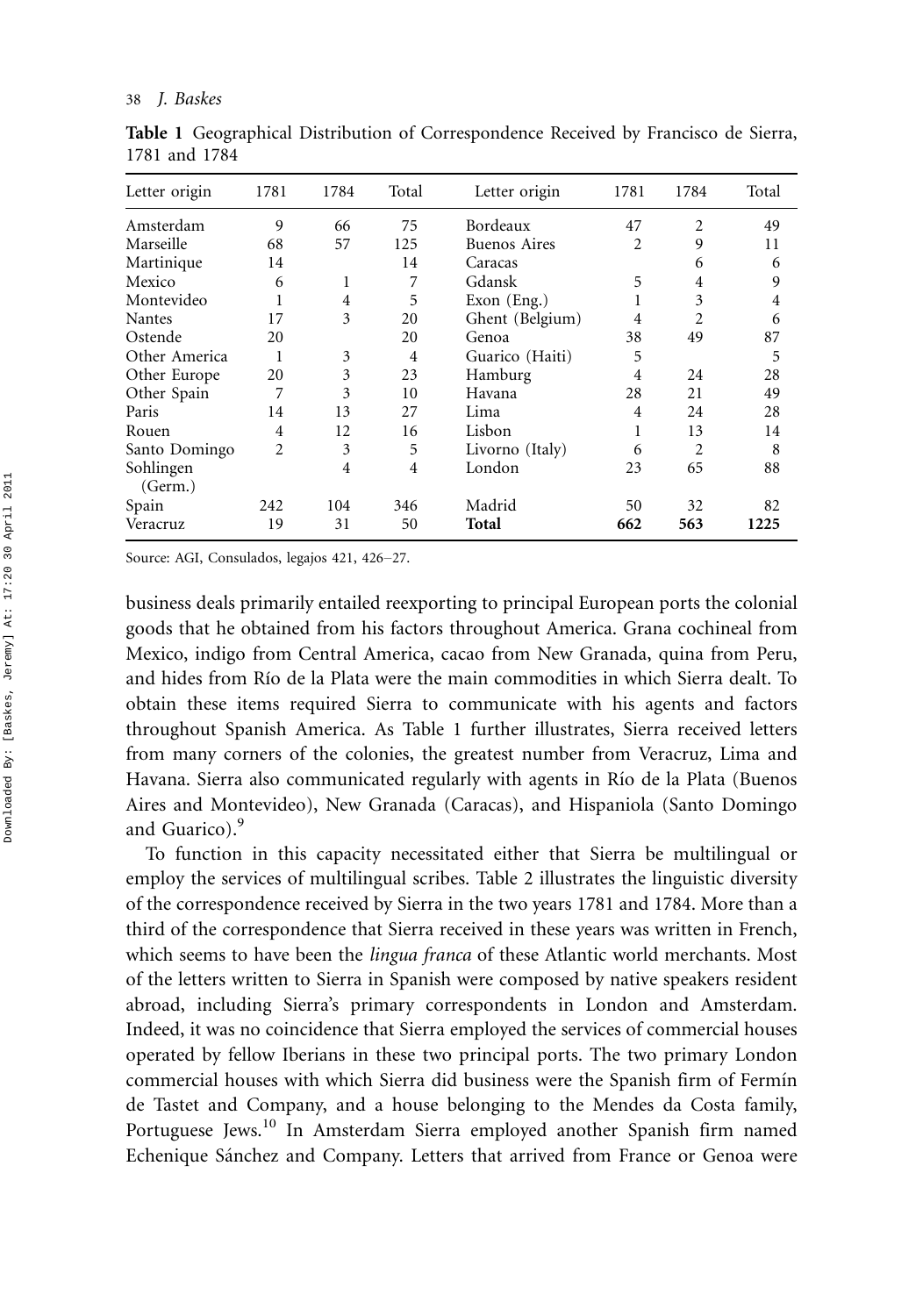| French     | 437  |
|------------|------|
| Italian    | 3    |
| Portuguese | 13   |
| Spanish    | 772  |
| Total      | 1225 |

Table 2 Languages of Letters Received by Francisco de Sierra in 1781 & 1784

Source: AGI, Consulados, legajos 421, 426-27.

generally written in French as was the case for the majority from Germany. It is unknown whether Francisco de Sierra composed letters in French himself since his outgoing correspondence does not survive, only the letters that he received. Presumably, however, he responded to his French correspondents in French.<sup>11</sup> In addition to French and Spanish, Sierra received a small number of letters in Portuguese and Italian, which he could have naturally understood. In several years other than 1781 and 1784, Sierra had received a few letters in English from a firm in Philadelphia.

#### Information and Market Conditions

No matter in what language or from which location Sierra received correspondence, it all served the same purpose, to keep him better informed of conditions relevant to the governing of his business decisions. Valuable was the data on prices or supplies that he received from distant markets, such as in January 1786 when he learned from his London informants that cochineal was fetching 13/9 to 14 shillings, indigo 9/6 to 10/6, and that hides from Buenos Aires were in very short supply.<sup>12</sup> Sierra's far-flung correspondence provided him detail about markets throughout Europe and America. Frequent letters from Joseph Zengolio of Genoa delineated the prices and demand for Sierra's exports in that city and its connected hinterlands. Regarding hides Zengolio reported in July 1784 that 'this article is without demand, and I regret to inform you that the price is very miserable.' He further informed that while the demand for cochineal was improving, 'indigo is calm.'<sup>13</sup> Virtually every letter that arrived to Sierra apprised him of market conditions and extant prices. In theory, if not always in practice, such information permitted merchants to operate with less uncertainty, guiding their commerce and helping them more intelligently navigate the uncertain and ever-changing world of business.

Merchants shied away from engaging in ventures for which they possessed little information. Possessing information about a distant market in no way eradicated the danger of a sudden market shift or an unexpected change in local economic conditions, but knowledge at least provided a modicum of security, allowing a merchant some basis with which to govern his business decisions. Encouraged in 1776 to reroute his ship El Jason to Louisiana, Francisco de Sierra refused stating: Louisiana is 'unfamiliar commerce and everyone flees from newness [if] there being alternatives that experience has shown to be very safe.'<sup>14</sup> Sierra's caution was not that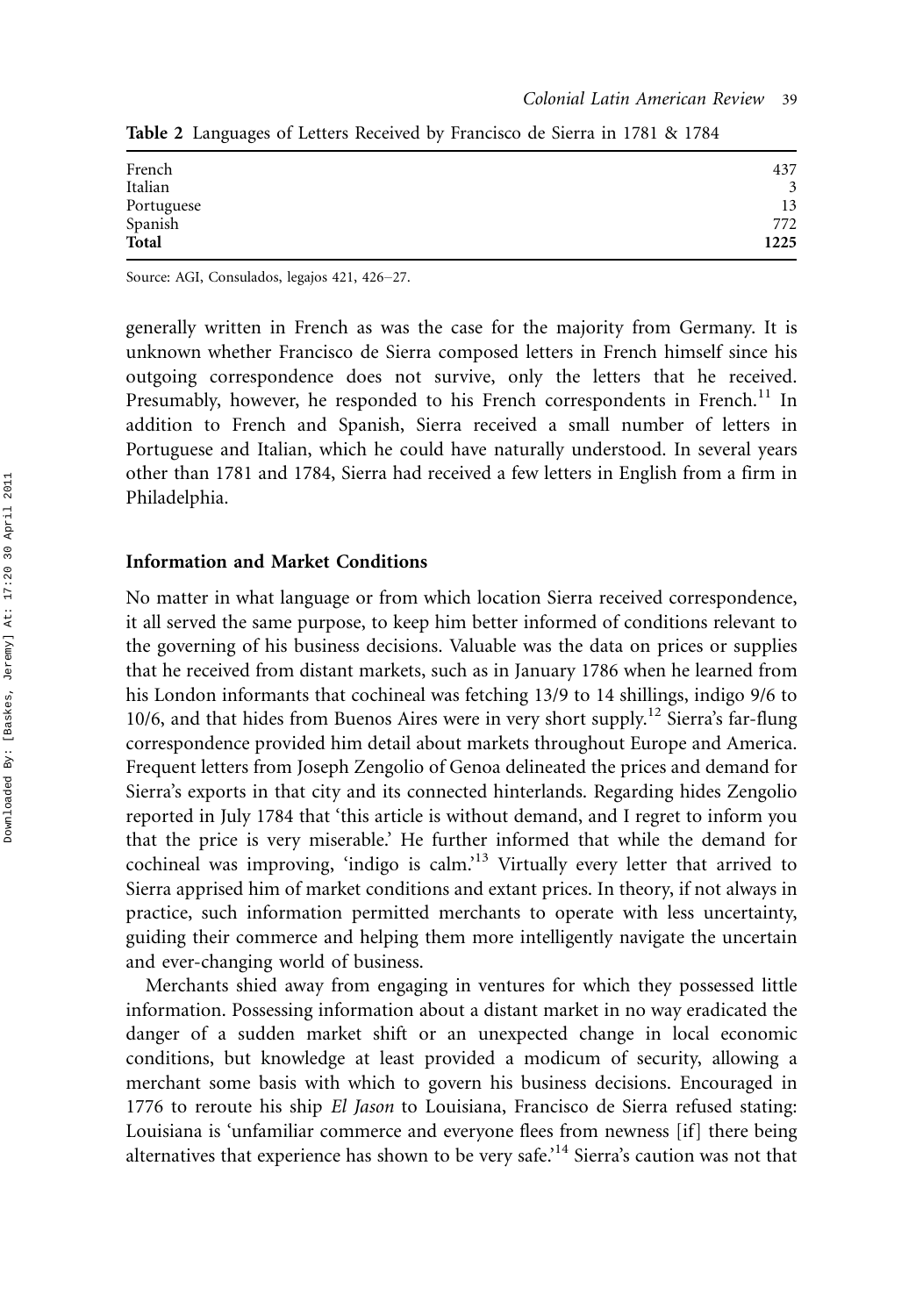#### 40 J. Baskes

of a pampered and privileged rentier who refused to engage in risky ventures, rather his reluctance stemmed from the knowledge that a smart merchant avoided operating with absolute ignorance.

While each of the Atlantic world empires jealously guarded its national commercial interests from foreign interlopers by erecting mercantilist, protectionist trade policies, markets were nonetheless integrated. The market for Spanish American commodities such as cochineal and indigo, to name only the most valuable, was widespread. Merchants in London, Amsterdam and other commercial centers watched closely the prices in other markets of these dyestuffs; indeed local prices were even quoted on the Dutch and English commodities exchanges.<sup>15</sup> News about these commodities, thus, affected their prices throughout the Atlantic world. Despite the hostilities of the American Revolutionary War, merchants in London and Amsterdam stayed informed, as best they could, about the quantities of cochineal arriving to Spain. On 1 November 1781, for example, the Dutch commercial house of Echenique y Sánchez warned Sierra that the market for 'cochineal is inactive and will probably be so until the convoy from Havana arrives there and a going price is established.<sup>216</sup> Just a week later, on 9 November 1781, the London house of Fermín de Tastet and Company informed Sierra that 'the news of the arrival there of the fleet from Havana suspends entirely any trade in cochineal. The vendors do not know what to ask nor the buyers what to pay, but we presume it will not be long before a price is set.' Several weeks later, the impact was clearer, allowing Fermín to advise Sierra that in fact 'cochineal has not dropped as was expected with the arrival there of such a large portion.<sup>17</sup> Markets were integrated and information about conditions in all such marketplaces deeply affected the decisions made by merchants.

#### Speed and Predictability of Information Flows

Traders sought to obtain the most recent information to permit them to operate with the least uncertainty possible. Correspondents thus sent one another a regular flow of communication advising of any pertinent economic or political news. Because of the unpredictability of mail in the Atlantic world, experience dictated that multiple copies of important information should be sent, and so letters were sometimes sent in duplicate, triplicate or even quadruplicate to ensure safe and timely arrival. Sending duplicate copies could be complicated from less busy ports since weeks or even months might pass without the arrival or departure of more than a ship or two. This problem could be minimized somewhat by dealing through an intermediary. When Juan Bautista de Marticorena wrote from Guatemala to his brother Juan Vicente in Cadiz, the letters often traveled by way of a third brother, Miguel Jacinto, who resided in Veracruz. Since ships departing from Central America to Spain were relatively few in number, Juan Bautista directed Miguel Jacinto to open and make additional copies of the letters he sent to Cadiz via Veracruz whenever Miguel Jacinto felt that this might speed delivery. As Miguel Jacinto explained to Juan Vicente: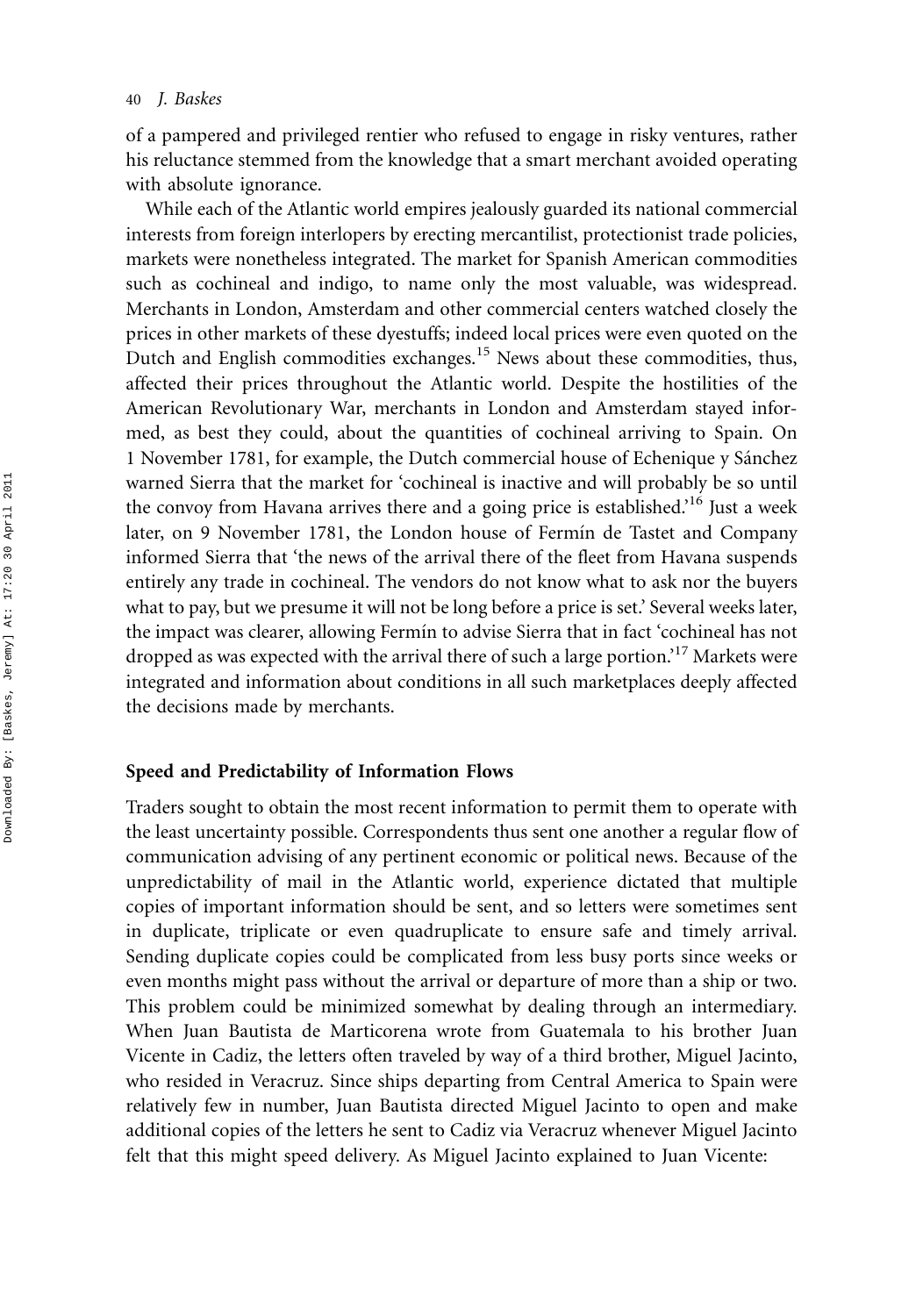[Juan Bautista] advises me that whenever there is opportunity to direct [letters] to you aboard two boats that I can open them and make a copy or two if necessary ... and as such it might arrive at that port at the same time or even earlier than the first, so that whenever I see two frigates departing 6 or 8 or 10 days apart from one another for that port [Cadiz], I will pursue the same course ... because in this way I believe you might have news of [say] the arrival of your ship to Honduras more promptly than via the maritime mail.<sup>18</sup>

Certainly the poor flow of information was inevitable given the great distances and existing technologies of the day. But the problem was in no way mitigated by the poor quality of mail service within the Spanish empire. Despite efforts throughout the colonial era to establish a regular and reliable system of correos, even in the late eighteenth century information from the other side of the ocean was often stale, when available at all (Lamikiz 2007a, 241-44). The viceroy of Mexico, Juan Vicente Güemes y Pacheco, the second Conde de Revillagigedo, alluded to this in 1793 in a report about the 'decadence' of Mexico's economy. According to the viceroy, Spanish merchants lacked adequate knowledge about consumer tastes (i.e. demand) and often exported to Mexico inappropriate items. The problem, he diagnosed, was due to the fact that mail boats made several stops en route to Mexico, allowing even merchantmen to make the voyage more rapidly. With experienced captains and direct service between Cadiz and Mexico, he estimated, mail would reach Veracruz in forty to fifty days, about one-third faster than occurred.<sup>19</sup>

Revillagigedo's proposal to reduce the length of mail service between Spain and Mexico to forty or fifty days would have represented a significant improvement, much more, even, than the one-third he estimated. This conclusion is based on evidence from the transatlantic communication carried out between Cadiz merchant Francisco de Sierra and his American correspondents. Sierra owned several ships and maintained regular communication with his captains, commission agents and others throughout Spanish America. The timeliness of information was critical to Sierra's business decisions, and so Sierra, like other merchants, dedicated considerable time to correspondence. Naturally, authors dated their letters so that a recipient could understand the timing of the information, highly useful given that posts arrived on irregular schedules. Perhaps his own innovation, Sierra also recorded the dates that he received most of his mail, a procedure that other merchants for whom correspondence survives did not follow. This practice of recording the dates on which letters were received permits computation of the length of time letters took to travel from America to Spain.

Tables 3a and 3b show the number of days correspondence took to arrive to Sierra from a handful of Spanish ports during the years 1776 through 1787.<sup>20</sup> The first of the two tables shows his correspondence during the years of the American Revolutionary War. Table 3b displays the roughly four years following the November 1782 signing of preliminary peace treaties that ended the hostilities. As Table 3b indicates, correspondence moved quite slowly between Spanish American ports and Cadiz even during peacetime. The most rapid letter from Veracruz, for example, took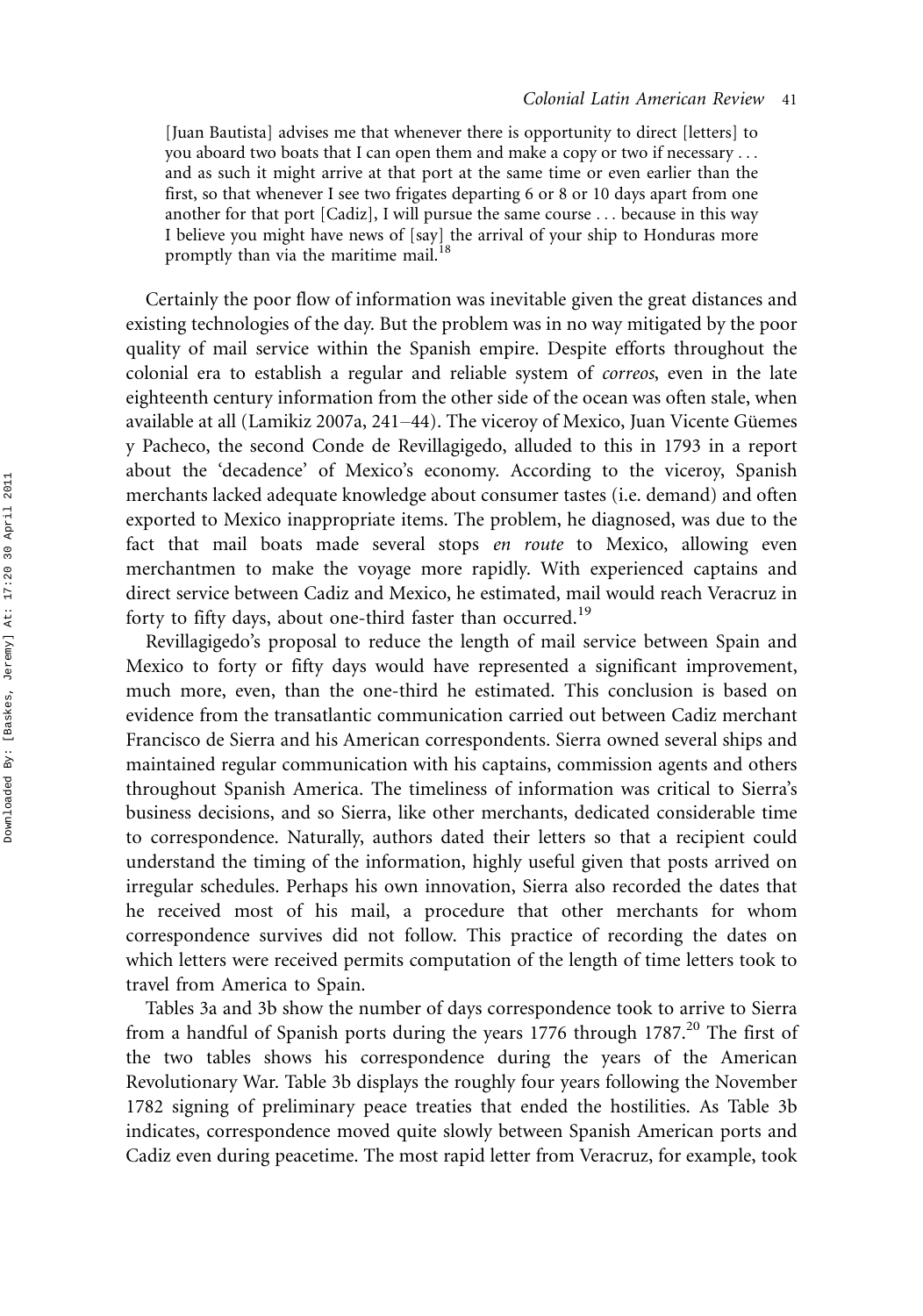#### 42 J. Baskes

| Origin of letter | No. of<br>letters | Min $#$ of<br>days to<br>arrive | Average<br># of days<br>to arrive | days to<br>arrive | Max $\#$ of Median $\#$<br>of days to<br>arrive | Standard<br>deviation | Coefficient<br>of variation |
|------------------|-------------------|---------------------------------|-----------------------------------|-------------------|-------------------------------------------------|-----------------------|-----------------------------|
| Buenos Aires     | 12                | 98                              | 122                               | 171               | 117                                             | 23                    | 19.2%                       |
| Campeche         |                   | 172                             | 172                               | 172               |                                                 | N/A                   |                             |
| Guarico (Haiti)  |                   | 155                             | 155                               | 155               |                                                 | N/A                   |                             |
| Guatemala        | 2                 | 245                             | 263                               | 281               |                                                 | 25                    | 9.7%                        |
| Havana           | 18                | 47                              | 93                                | 252               | 70                                              | 54                    | 58.3%                       |
| Lima             | 9                 | 157                             | 299                               | 426               | 271                                             | 97                    | 32.4%                       |
| Montevideo       | 6                 | 94                              | 102                               | 115               | 97                                              | 10                    | 10.0%                       |
| Sto. Domingo     | 5                 | 103                             | 166                               | 230               | 142                                             | 54                    | 32.4%                       |
| Veracruz         | 27                | 92                              | 135                               | 265               | 122                                             | 38                    | 28.3%                       |

Table 3a Time for Sample of Francisco de Sierra's Mail to Travel to Cadiz from Selected Ports (During American Revolutionary War)

Source: AGI, Consulados, legajos 420-28, Cartas a Francisco de Sierra.

2.5 months to reach merchant Sierra in Spain. Even if Sierra responded immediately, a ship was ready to depart, and his own letter arrived as quickly, roughly five months would have elapsed before Sierra's response arrived in Mexico. And five months was under the best circumstances; the average correspondence from Veracruz during the era of peace required 109 days to Cadiz or just over seven months roundtrip.

Other routes experienced different delays. Mail in these peace years arrived from Caracas and Havana most quickly, the average duration from these ports being 83 and 88 days respectively, while letters to Sierra from Buenos Aires and Santo Domingo took a bit longer than those from Veracruz. Service from Montevideo was normally faster than from Buenos Aires, perhaps suggesting that ships from Buenos Aires stopped in Montevideo before continuing on to the Peninsula. Not surprisingly, the slowest correspondence occurred between Lima and Spain, the average duration

| Origin<br>of letter | No. of<br>letters | Min $#$ of<br>days to<br>arrive | Average<br># of days<br>to arrive | Max $#$ of<br>days to<br>arrive | Median #<br>of days to<br>arrive | Standard<br>deviation | Coefficient of<br>variation |
|---------------------|-------------------|---------------------------------|-----------------------------------|---------------------------------|----------------------------------|-----------------------|-----------------------------|
| Buenos<br>Aires     | 10                | 100                             | 130                               | 167                             | 134                              | 20                    | 15%                         |
| Caracas             | 5                 | 65                              | 83                                | 103                             | 86                               | 16                    | 20%                         |
| Cartagena           | 9                 | 77                              | 133                               | 171                             | 132                              | 30                    | 22%                         |
| Havana              | 17                | 55                              | 88                                | 176                             | 73                               | 34                    | 38%                         |
| Lima                | 36                | 122                             | 197                               | 334                             | 191                              | 47                    | 24%                         |
| Montevideo          | 8                 | 77                              | 123                               | 226                             | 107                              | 48                    | 39%                         |
| Sto.<br>Domingo     | 13                | 96                              | 118                               | 165                             | 109                              | 21                    | 18%                         |
| Veracruz            | 27                | 75                              | 109                               | 196                             | 97                               | 35                    | 32%                         |

Table 3b Time for Sample of Francisco de Sierra's Mail to Travel to Cadiz from Selected Ports (End of American Revolutionary War to January 1788)

Source: AGI, Consulados, legajos 420-28, Cartas a Francisco de Sierra.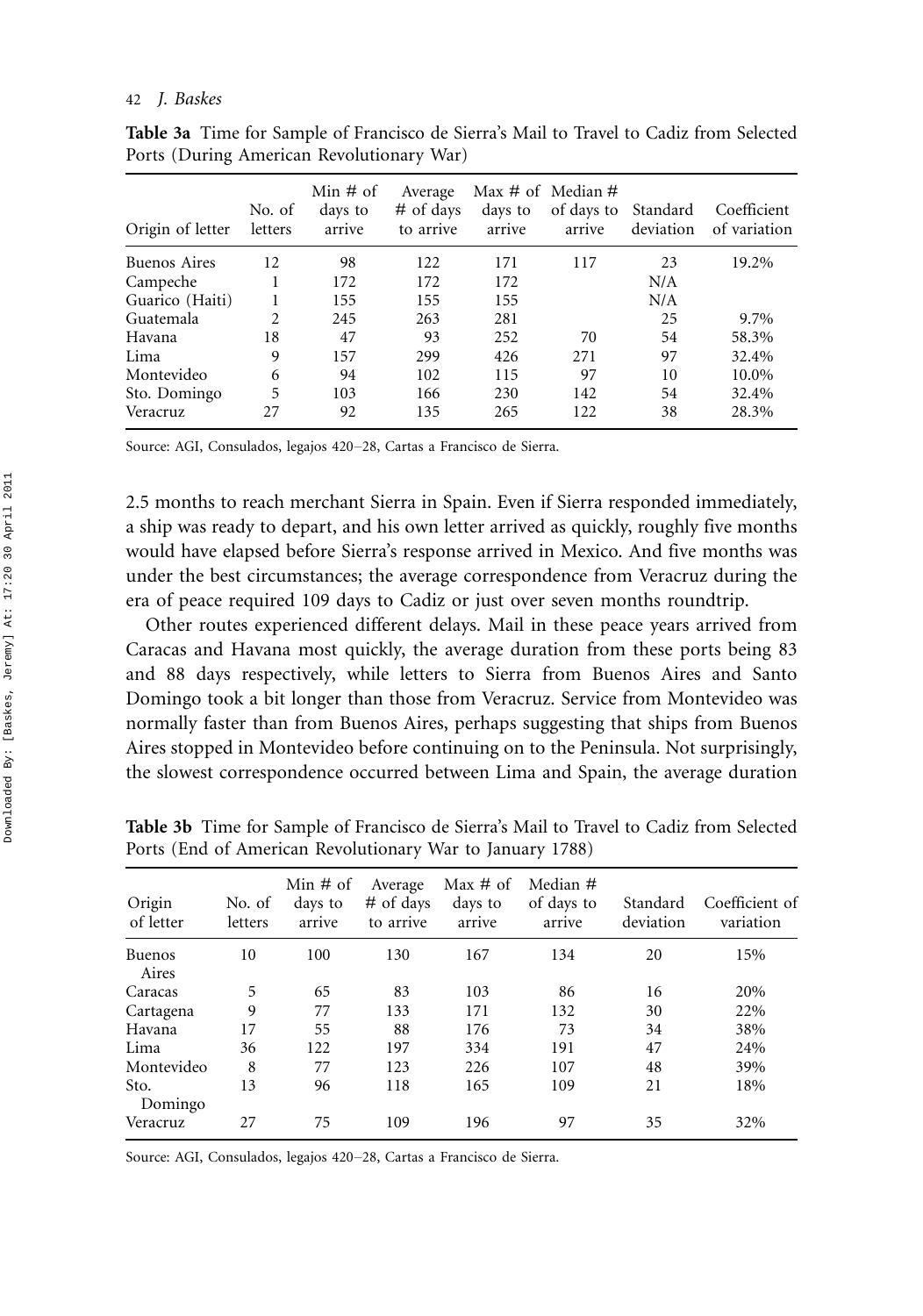during peacetime being 197 days, about 6.5 months, or well over a calendar year for information to voyage roundtrip.

International strife introduced additional hindrances to the already sluggish flows of information. Letters from Veracruz during the war years took, on average, an additional month to arrive to Sierra. From Santo Domingo the impact was even greater, adding nearly two months to the average voyage. Oddly and inexplicably, the correspondence from Rio de la Plata arrived more quickly to Cadiz during the war years. Finally, the data suggests that the war affected the Lima route most profoundly, adding 100 days to the average duration of the Lima to Cadiz voyage.

Not only was the movement of information slow under all circumstances, but it was unpredictable, as indicated by the standard deviations of the data. The average number of days for a letter to travel during peacetime between Veracruz and Cadiz was 109 days, but most correspondence deviated substantially from this mean, suggesting that there was great risk that a letter would fail to take the expected (mean) duration. The standard deviation for this route was 35 days, meaning that roughly two-thirds of the mail took from 74 to 144 days, assuming normal deviation, an indication of how very difficult it would have been to rely confidently on the collection of timely information.

The coefficient of variation quantifies the relative magnitude of the deviation from the average or expected duration; the higher the coefficient, the greater is the deviation as a percentage of the average. $^{21}$  So, the risk that correspondence in peacetime would arrive extremely late (deviation from the mean) was much lower for letters sent to Buenos Aires or Montevideo. The riskiest or least predictable route was Havana with the remaining routes clustered between these locales. The unpredictability of mail was not unrecognized by merchants who took measures to try to minimize this risk. Juan Bautista de Marticorena, for example, observed that sometimes correspondence that departed from Veracruz on a later vessel might still arrive to Cadiz earlier, a claim borne out by the data. On 20 December 1782, for example, Miguel Ignacio de Miranda wrote to Sierra from Veracruz, but his letter took 192 days to reach Cadiz, arriving nearly a month after his subsequent post to Sierra, dated 10 March 1783, which only took 92 days. Obviously this created a potential problem since the information in the latter correspondence presumed knowledge of the former. Merchants sought to address this potential confusion by beginning letters with a duplicate of the prior dispatch. Regardless, the unpredictability of information flows reveal that traders could not enjoy absolute faith that their important correspondence would arrive to their destinations in time to have the desired impacts.

Merchants attempted to overcome these potential disruptions by dispatching duplicate, triplicate, and even quadruplicate copies of letters to increase the likelihood of the rapid arrival of at least one copy. On 11 October 1780, for example, Juan José de Puch posted two identical letters to Sierra, presumably on separate ships departing from Veracruz. One of the pieces arrived on 6 February 1781, 118 days after Puch had sent it. The other one took an additional 52 days, arriving on 30 March. Even more extreme were the two letters posted 5 February 1781 from Lima by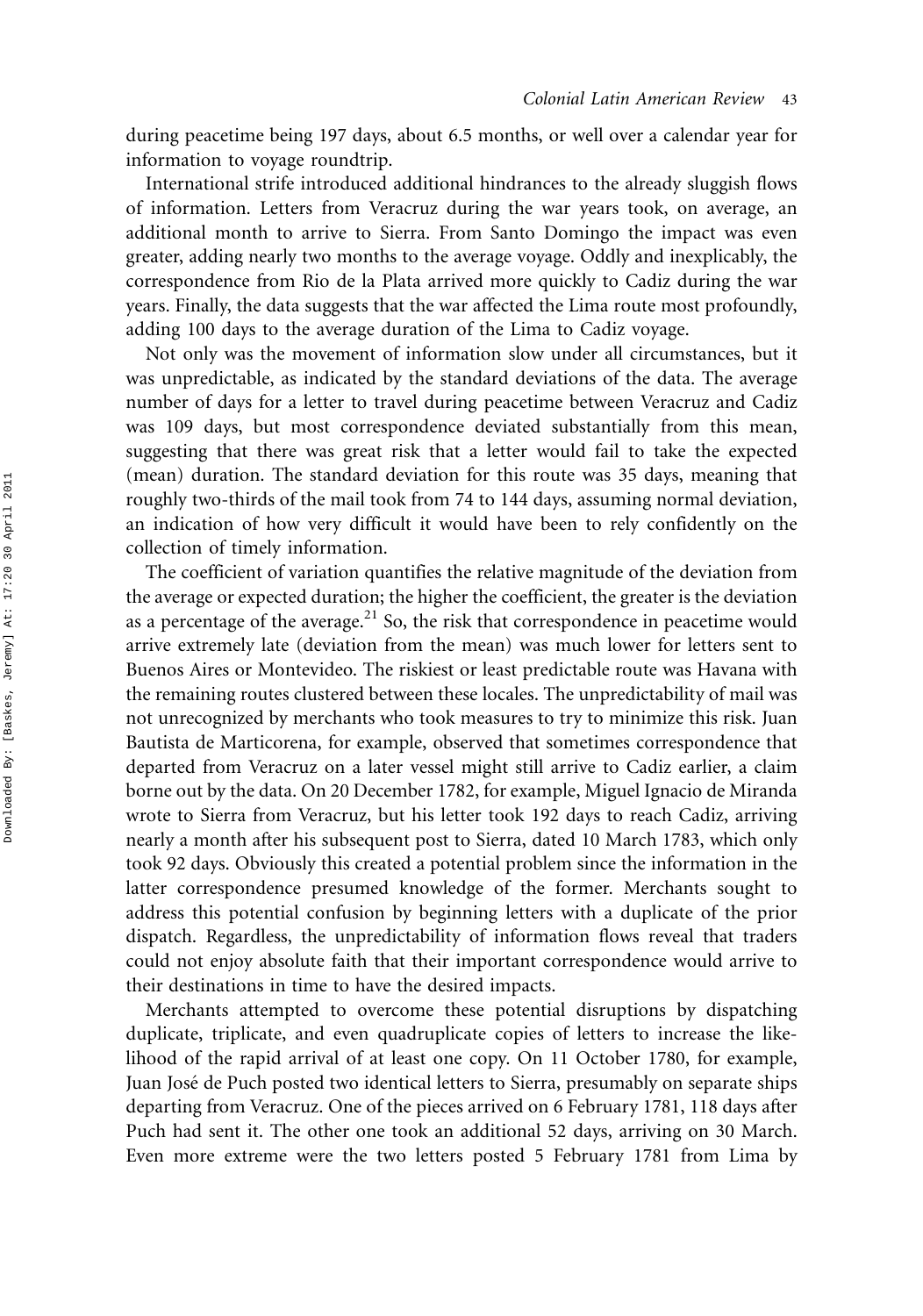#### 44 J. Baskes

Antonio Sáenz de Tejada, one of Sierra's many correspondents. One of the posts arrived to Sierra a full 102 days sooner than its partner. Certainly sending duplicate copies improved the effectiveness of transatlantic communication.

#### Agency Problem in the Spanish Atlantic World

Of course, relying heavily on agents and granting them needed autonomy exposed merchants to greater potential for fraud. Given the geographical scale of the Atlantic world market, trade naturally took place under conditions of profound information asymmetry; agents were better informed than merchants about conditions in the marketplace in which they operated which allowed them space to defraud their employers. Furthermore, merchants in Cadiz were largely powerless to monitor their agents' behavior but had to simply place significant trust in them. Employing agents from within their immediate familial or ethnic circles undoubtedly helped instill trust, but even close relations could prove dishonest. Of course, merchants could not rely exclusively on relatives and *paisanos*, especially when dealing in foreign markets; some transactions inevitably were carried out with outsiders.

Economists often refer to a so-called 'principal-agent problem,' the difficulty that merchants had in ensuring that their factors pursued their best interests under conditions of information asymmetry. Merchants sometimes introduced mechanisms designed to increase the honest behavior of agents.<sup>22</sup> In his recent book, Xabier Lamikiz deals extensively with the question of 'trade and trust' in Spanish longdistance commerce. He identifies a variety of different strategies employed by merchants to increase the honesty of their agents. In the seventeenth and early eighteenth centuries, for instance, it became common for Dutch and English merchants to reside for extended periods in the private homes of their Bilbao counterparts. Upon returning to their countries, these *huéspedes* became the primary trading agents for their previous Bilbaı´no hosts, having established close relations of mutual trust (Lamikiz 2010, 33–40). Ship captains were also instrumental in helping merchants to deal with the 'agency problem.' Captains and merchants often owned vessels jointly and the former even took a share in the cargo, both of which provided captains with direct economic incentives to look out for the merchants' interests. Because they traveled constantly from port to port, captains could not replace agents, but they did come into direct contact with distant traders and agents, allowing for the closer monitoring of their behavior, all to the benefit of the principal in Spain  $(Lamikiz 2010, 57–61)$ . Last, Lamikiz emphasizes the growing role of communication between correspondents on each side of the ocean, especially following the end of the galleon trade to Peru. Merchants cast their networks of correspondents widely so that they could more effectively monitor the actions of those in whom they had placed their trust. Correspondents looked out for one another's interests, at the very least reporting general perceptions of the effectiveness or reliability of each other's agents (Lamikiz 2010, 126-33).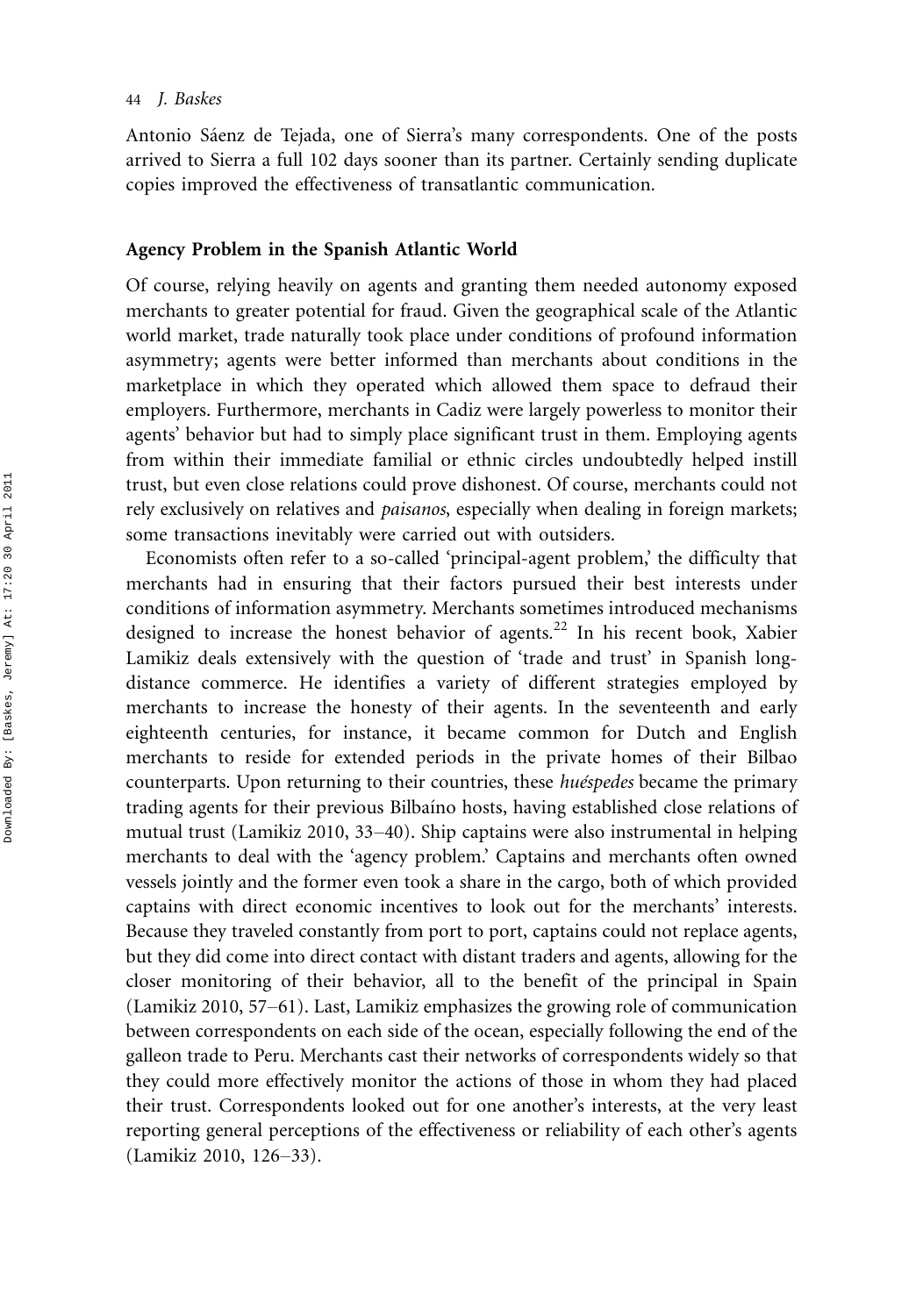Within the empire, conflict between economic actors might lead to the intercession of the appropriate consulados, which were empowered with adjudicating commercial disputes. Settling disagreements in the tribunal, however, was both expensive and cumbersome and would not have been practical in most cases. But the consulados still played an important role in facilitating trust between merchants. Membership in a guild served informally to certify a trader's legitimacy. Of course, consulado members could be dishonest or financially strapped as well, but their association must have allayed some of the uncertainties.

Even without formalized practices or institutions, however, merchants and agents had great reason to behave honestly. Traders reaped what they sowed, and so merchants in the Atlantic world had the incentive to act as truthfully and honorably as possible with their clients since such behavior would be reciprocated. In addition, a merchant of good repute was treated more advantageously and provided better opportunities. More important, a bad reputation destroyed a merchant's credibility and, once established, spread quickly and was difficult to shake.

As with all of their agents, merchants had to select their foreign agents with great caution. Fortunately, reputations even transcended imperial borders. When Francisco de Sierra needed a correspondent in the Austro-Hungarian Empire, he consulted with an acquaintance in Vienna, Domingo de Yriarte, as to which commercial houses were most highly regarded. Yriarte provided Sierra with the names of three reputable Vienna trading houses—one Swiss, one Genoese and one German. He further advised Sierra to send letters of introduction signed by well-known Cadiz merchants who could vouch for his good-standing. In short, the goal on both ends was to establish a relationship of trust based on each party's good reputation.<sup>23</sup>

Information asymmetries, exacerbated by slow-moving communication and transportation, introduced an 'agency problem' into long-distance trade. Merchants investing large sums and dispatching wares over long distances were forced to place their trust in individuals over whom they had no direct oversight, often encouraging them to employ the services of relatives or *paisanos*. As merchants' trade networks grew wider, however, they were inevitably compelled to depend on individuals or firms who were outside their circles of consanguinity, exposing them to greater risks of agent malfeasance. Agents enjoyed innumerable opportunities to cheat their principals, skimming profits or absconding with capital altogether. Merchants pursued all avenues possible to reduce their exposure to dishonest parties, but some fraud was inevitable.<sup>24</sup> While traders did what little they could to keep their associates honest, the latter were restrained by their desire to maintain good reputations. The career of an agent or merchant caught cheating would have been irreparably injured.

#### Political Information and Commercial Decisions

News of any sort might influence commercial decisions. A merchant's correspondents became his eyes and ears in faraway corners of the globe. He relied on his network to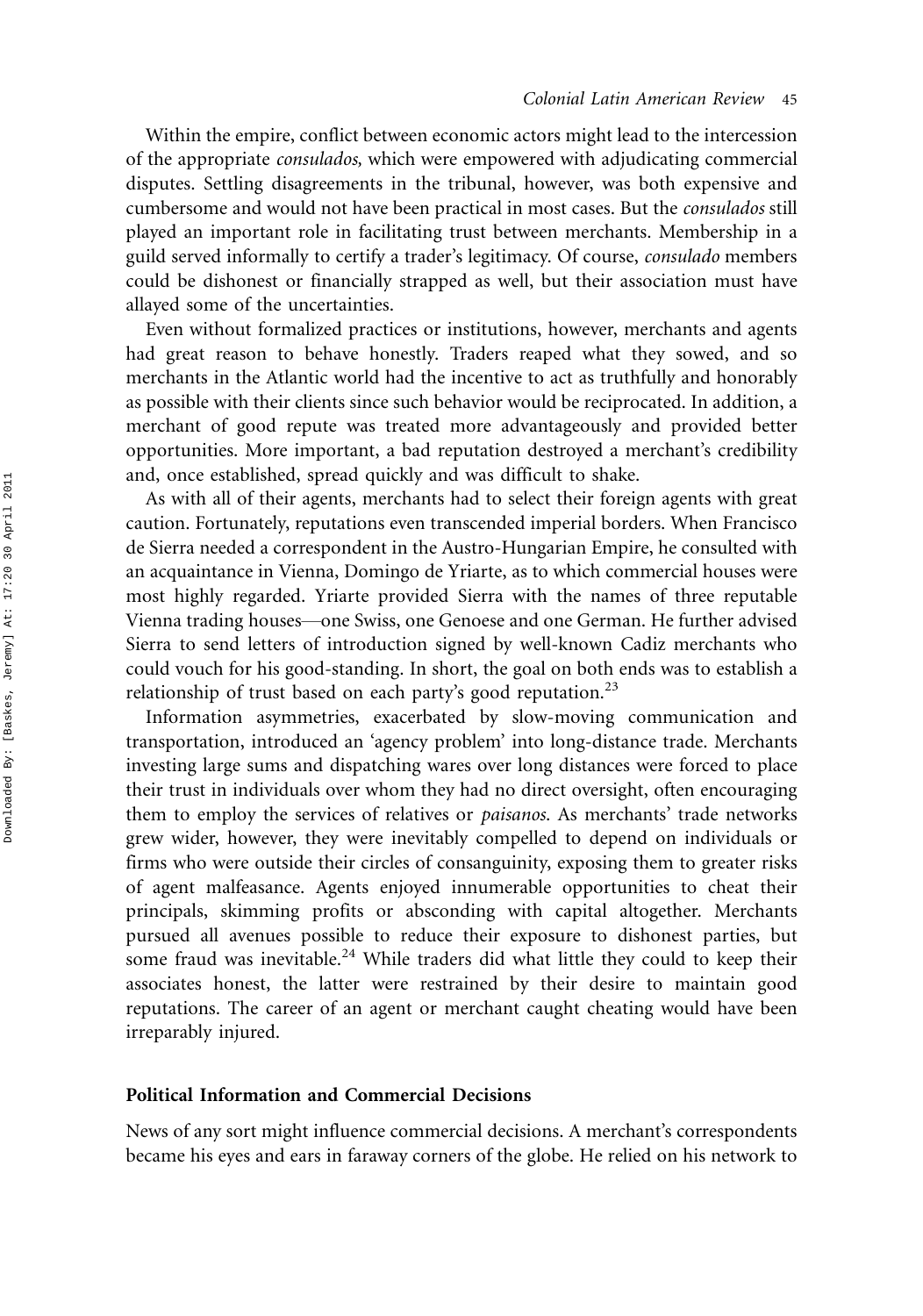inform him of any sort of news that might influence his commercial decisions. Especially important was news of shifting international political affairs. Spain and its empire could not easily escape the ramifications of political events in other corners of the Atlantic world. Even if Spain maintained its neutrality, which it rarely could, growing diplomatic conflict anywhere in the Atlantic threatened to rupture the peace upon which commercial prosperity so relied. Merchants thus sought recent and reliable intelligence on political affairs. When in April 1793 Juan Bautista de Marticorena of Guatemala wrote of the 'ultimate iniquity that the French could have and did commit in taking the life of their king,' his interest was more than that of a disinterested Spaniard commenting on the execution of Louis XVI. As a merchant, he undoubtedly comprehended regicide as a portent of commercial troubles.<sup>25</sup> Not surprisingly, then, mercantile correspondence often discussed the political affairs of the day, and especially how these events might affect trade.

Throughout the autumn and winter of 1790, for example, merchant Juan Miguel de Marticorena discussed in his correspondence the concerns of the merchant community of Lima that the outbreak of war was likely, presumably in response to the Anglo-Spanish conflict centered upon Nootka Sound on Vancouver Island in northwest America (on Nootka crisis see Manning 1904). According to Marticorena, many of the city's vendors were raising the prices of their stocks expecting shortages if hostilities were to erupt.<sup>26</sup> In the event, war did not erupt in 1790. But sluggish communications as well as the ambiguity of Anglo-Spanish relations kept Peruvian merchants in a state of uncertainty.

Rumors of war were again flying in 1796 in Guatemala. Indigo trader Pedro Jose´ de Gorriz wrote to one of his correspondents in Spain that prices of goods were rising rapidly in that colony due to the anticipation that Spain would soon be at war with England.<sup>27</sup> In December of the same year, José Ramón de Ugarteche of Buenos Aires wrote to Antonio de Artechea, his consigner in Cadiz, that he had withdrawn a shipment of wool from a vessel due to the rumors circulating that war with England had already begun.<sup>28</sup>

Merchants tried to remain abreast of political events that might affect their commercial affairs. Trader Rafael Jose´ Facio of Mexico demonstrated his keen interest in the evolving European diplomacy in a 1798 letter to his brother-in-law, Juan Jose´ de Puch. He wrote of the uncertainty circulating in the markets of Mexico owing to 'the diversity of news about the reaching of peace treaties, [and] the Congress of Lille.<sup>29</sup>

There was good reason for merchants to be concerned about politics. Without adequate information of the state of war or peace, ship owners might send their vessels into peril. At the start of any war, it was always the case that many ships, unaware of the state of hostilities, were lost to privateers. In the first months of the 1796 Franco-Spanish alliance against Great Britain, Spanish merchants lost an estimated five to six million pesos to British corsairs.<sup>30</sup> Understandably concerned about the costs to commerce, the Consulado sometimes took extraordinary initiative of its own to warn potential victims of the eruption of international hostilities. Twice in 1797 the guild dispatched ships to notify Spanish vessels and authorities in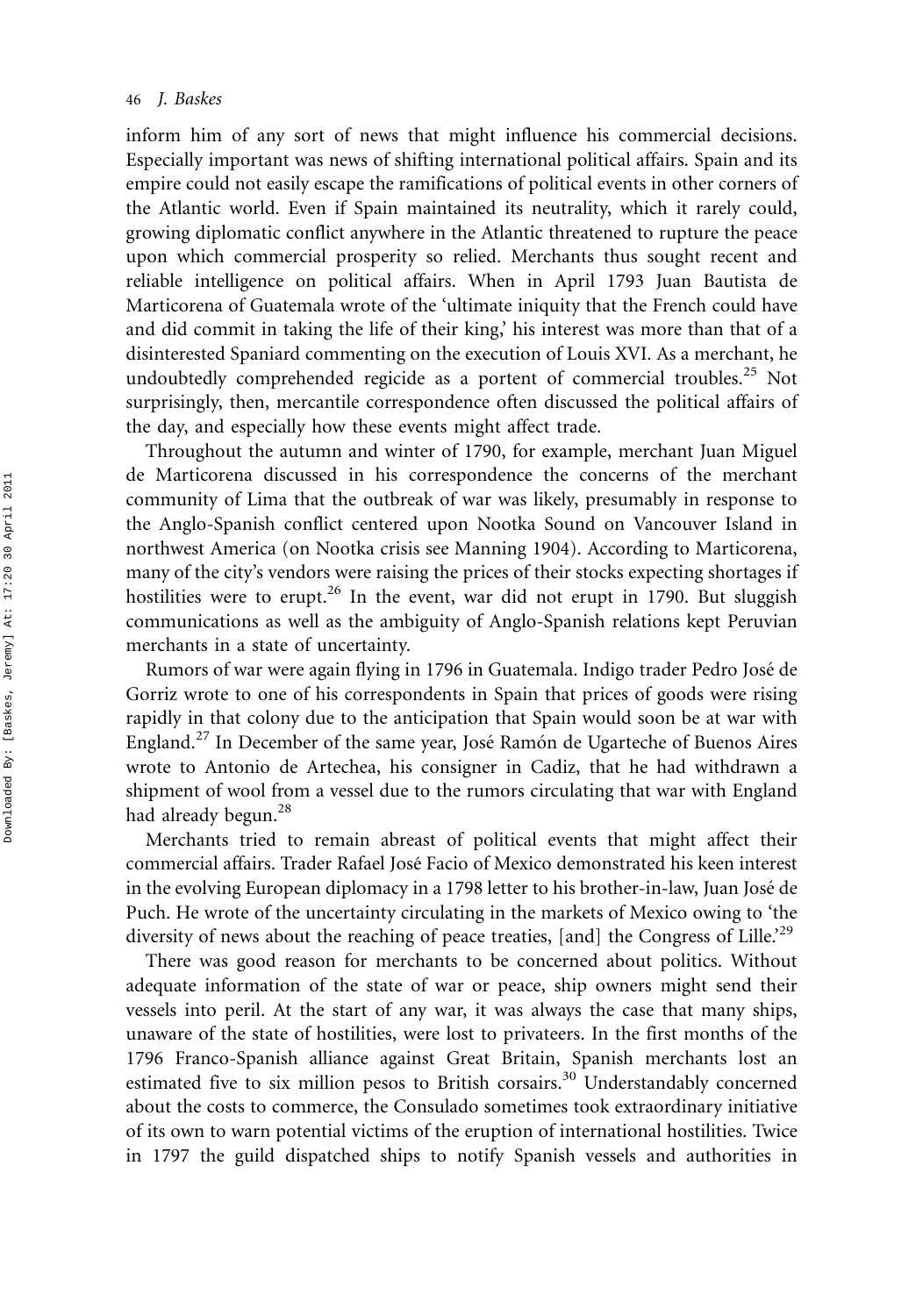America about British Admiral Horatio Nelson's blockade of Cadiz. In April, the governing junta of the Consulado met and agreed to dispatch ships to 'go by diverse sea routes to whatever points and seaways that seem opportune to bring to Spanish vessels, whether warships or merchantmen, news of the formal blockade in which this port finds itself.' The state of emergency stemmed from news having arrived to the guild that a warship called El Angel had made port at Havana carrying from Veracruz five million pesos worth of treasure and goods to which was to be added additional cargo from Cartagena. Upon arriving in Cuba, El Angel had taken advantage of the imminent departure for Spain of a mailboat to send notice of its cargo and anticipated schedule. The correspondence, however, had presumably fallen into the hands of the British since the mailboat never arrived. The Consulado reasonably feared that this information would allow the British more easily to intercept El Angel which would not only be a victory for 'the enemy' but a disaster for Spain's finances and commerce. The Consulado hoped to avert this catastrophe by warning Havana of the military situation.<sup>31</sup> This vital information had failed to reach Havana in time to warn the merchant community of war.

In October, the Consulado again ordered ships dispatched to bring news of the blockade, but this time to Montevideo. At a meeting of the guild, it was divulged that the interim-viceroy of Río de la Plata had detained in Buenos Aires several cargo ships that had recently arrived from Lima until either the restoration of peace or the arrival of contrary instructions. The officers of the guild applauded this prudent decision and decided to dispatch two ships from Huelva to bring news of the blockade to the viceroy as well as to congratulate him on his wise decision.<sup>32</sup>

After four ships returning to Spain from Buenos Aires were seized by British corsairs in 1804, the Consulado of Cadiz once more proposed dispatching fast boats to American ports to advise ship captains readying their departure that the war had resumed. Their plan entailed sending ships to Veracruz, Caracas and Cartagena, Montevideo, Puerto Rico and Havana. They also proposed that two intercept ships be sent to 'advise vessels en route from the Indies of the current news.<sup>33</sup> Merchants in possession of such vital intelligence might avert disaster. Too often, however, merchants operated in the dark about the state of Spain's diplomatic relations, an inevitable consequence of the slow movement of information. If the fast boats managed to inform the colonies and prevent more losses, then their dispatch was critically valuable. Under anything less than these emergency conditions, however, such extraordinary measures would not have been taken.

Governments responded to war by contracting privateers to target their enemy's mercantile fleets; but merchants of the bellicose nations might still share diplomatic news and even conduct trade with one another. Despite Spain's involvement against England in the War of American Independence, Francisco de Sierra continued to correspond and trade with the London-based firm of Hananel Jacob Mendes da Costa, dispatching cochineal to England in exchange for textiles destined for the colonies. Trade during wartime was especially lucrative but horrendously risky. To succeed Sierra had to keep abreast of political shifts throughout the Atlantic world,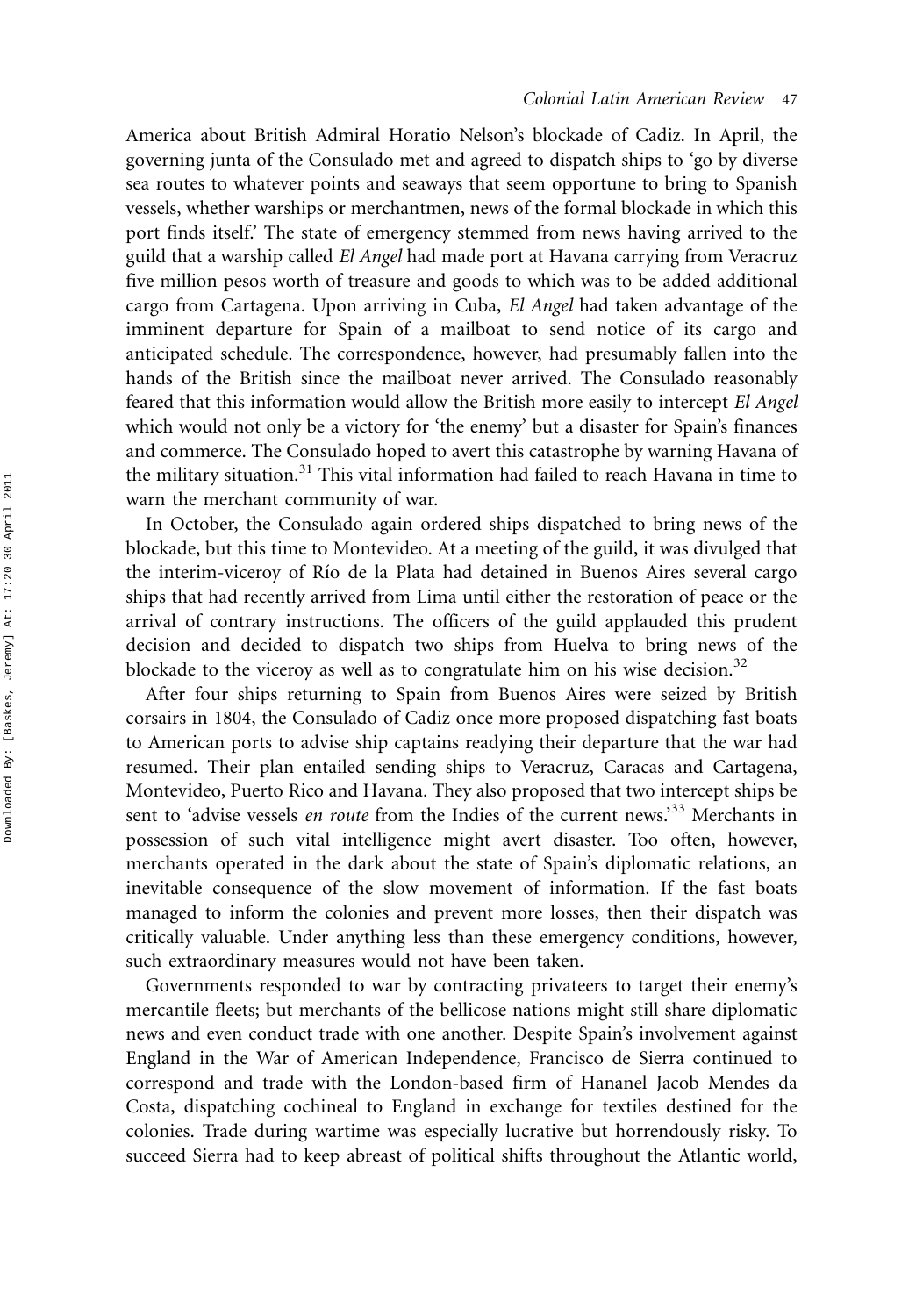especially those involving Anglo-Spanish relations since any diplomatic affair could have profound commercial consequences. On 17 January 1783, Mendes da Costa wrote to advise Sierra that 'some people who believe that peace is imminent have begun to buy woolens with a fervor which has caused the price of all wool clothing to rise.' But the London commercial house was pessimistic about this speculation adding: 'we remain as always in the same uncertainty whether this exhausting war will soon come to an end . . . We seriously doubt that the war is going to end soon.<sup>34</sup> In the event, Mendes da Costa proved wrong and only a week later advised Sierra that 'last night our Secretary of State announced to the business sector that peace between this court and those of Spain and France was reached on the 20th of this month.' That the concerns of these merchants with political affairs were primarily economic is demonstrated by Mendes da Costa's additional comment that 'Now we hope to receive frequent orders from you.'35

International merchants undoubtedly felt loyalty to their nations of origin and certainly embraced the protectionist policies that their respective monarchs pursued. But the commercial world also required trans-national cooperation. Sierra's economic decisions were equally dependent on the information that he acquired from his American agents as his London or Amsterdam-based associates. Regarding the seventeenth century, Bernard Bailyn concluded that for British merchants 'correspondences with foreigners were difficult to establish and maintain. To British colonials in this period it seemed that little reliance could be placed on the bonds of Frenchmen who desired nothing more than the collapse of the British settlements in the New World' (Bailyn 1953, 382). The regular correspondence between Sierra and his factors throughout the Atlantic world suggests otherwise for the eighteenth century. Despite the hostilities between the monarchies of Spain and Great Britain, the mercantile communities of the respective empires were too interdependent to sever communication. Sierra needed news from London just as Mendes da Costa relied on Sierra's updates from Cadiz.

#### Market Information and Commercial Decisions

Political news was valuable, but even more important was information about supply and demand in distant markets. Merchants engaged in long-distance trade based their economic activities on knowledge of conditions in faraway markets, information about commodity supplies and the prices being paid. Without such information, they could not make prudent commercial decisions. The commercial community of Barcelona complained in a 1773 petition to the king about the inadequate availability of such intelligence. The authors of the document sought exemption from the requirement that they register where they intended to ship their cargoes, desiring the freedom to transport their wares to wherever they could best sell them. To indicate the final destination in advance was problematic, they argued, 'not being possible that the owners know the abundance or scarcity that there might be in said islands ... since from this knowledge comes the success of the expedition.<sup>36</sup>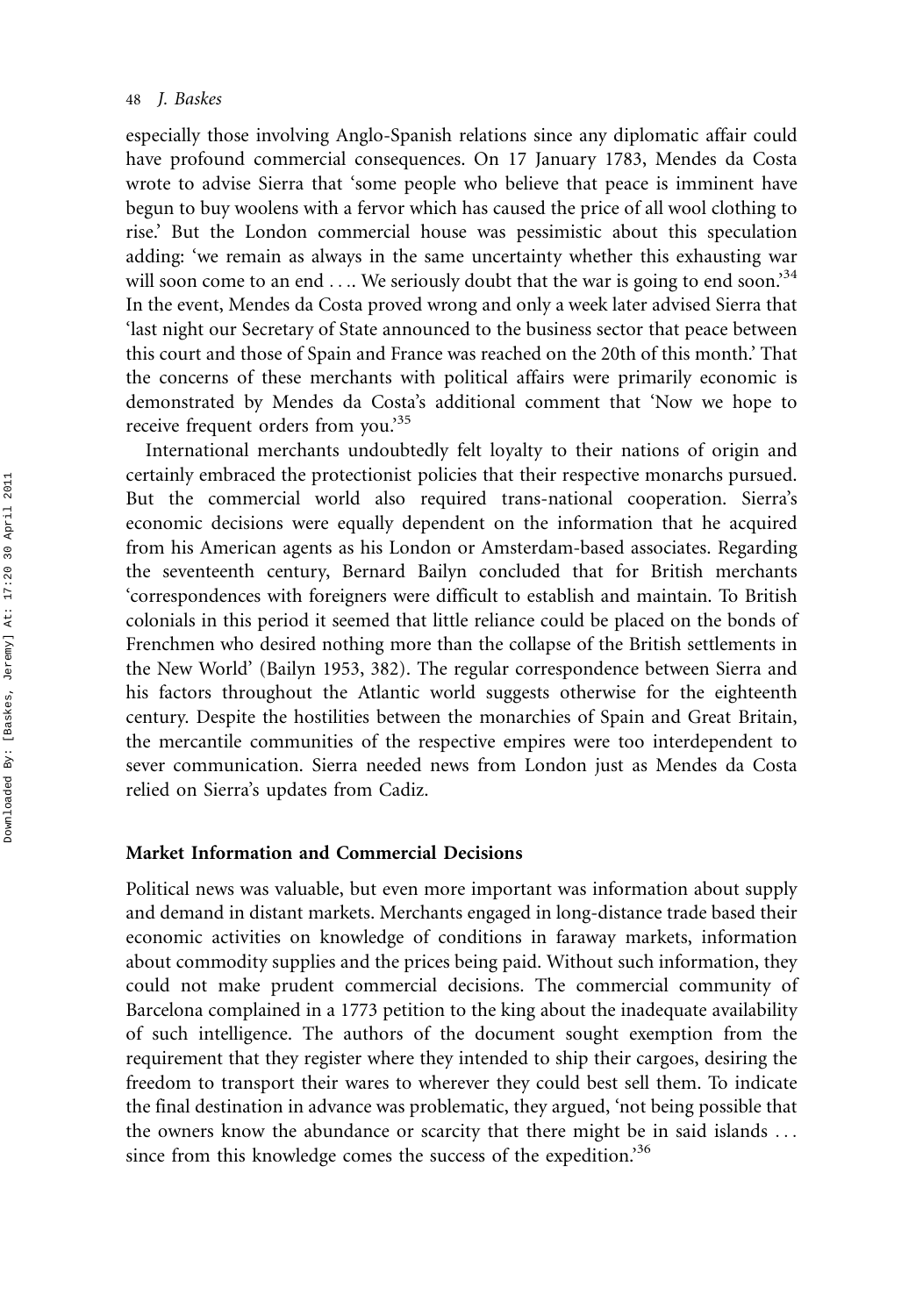Cadiz Consulado member Don Matías de la Vega proposed in 1787 the establishment of a monthly Gaceta Mercantil in which import and export data as well as commodity prices would be published, providing more dependable information to all merchants. This proposal was made in light of a spate of bankruptcies that had shaken the Cadiz commercial community and which Vega partially attributed to the inadequate information with which traders transacted. According to Vega, useful data could be compiled by representatives of the various Consulados of the empire to the benefit of businessmen everywhere. Equipped with reliable mercantile information, capable merchants would thrive. While some traders might still go bankrupt, 'he who cannot speculate informed with such news, it little matters if he loses, because it will show that he was inadequate for commerce' (García-Baquero González 1998, 139-47).

Commercial newspapers, in fact, had long existed in the markets of Spain's principal competitors, France and Great Britain, but the creation of a comparable periodical in Cadiz was delayed until October 1792, when the weekly Correo Mercantil de España y sus Indias was finally launched at the insistence of Madrid. Its format was to be very similar to that proposed by Vega. In addition to publishing trade balances and other economic data, the Correo Mercantil compiled information submitted by Consulados and reproduced essays that had previously appeared in other news sources. Ironically, claim Stein and Stein, the newspaper failed to greatly educate the commercial community because the Consulado of Cadiz, by far the largest Iberian guild, resisted the release of trade information deemed valuable for fear that it would benefit competitors (Stein and Stein 2009,  $14-19$ ).<sup>37</sup>

Without benefit of a comprehensive and reliable source of commercial news, merchants continued to depend on the information that they collected privately through their widespread correspondence. This correspondence, unsurprisingly, focused primarily on market conditions, attempting to inform recipients about which merchandise might be in high demand or, alternatively, might already be supplied in excess. Letters crisscrossed the Atlantic listing current prices or the existing stock of wares. Merchants even sent one another preprinted lists of frequently traded commodities with the existing prices penned in.<sup>38</sup>

Communication between merchants followed similar patterns, discussing the status of existing ventures, the potential for new business, the evolution of consumer tastes, or the current supplies and prices of frequently traded commodities. Typical was the information contained in an April 1782 letter addressed to Francisco de Sierra from a Lima source, Diego Sáenz de Tejada. In addition to listing the current prices of colonial items Sierra might desire, Sa´enz de Tejada indicated in minute detail 'the articles that might be appropriate in the case that you want to make an expedition to this port of Callao with some of your ships.' His focus on textiles reflected the centrality of this commodity in Spanish trade with the Andes. He also wrote to Sierra about the Tupac Amaru Rebellion, but the importance of these 'civil wars' for Sáenz de Tejada stemmed especially from their impact on the commodities trade.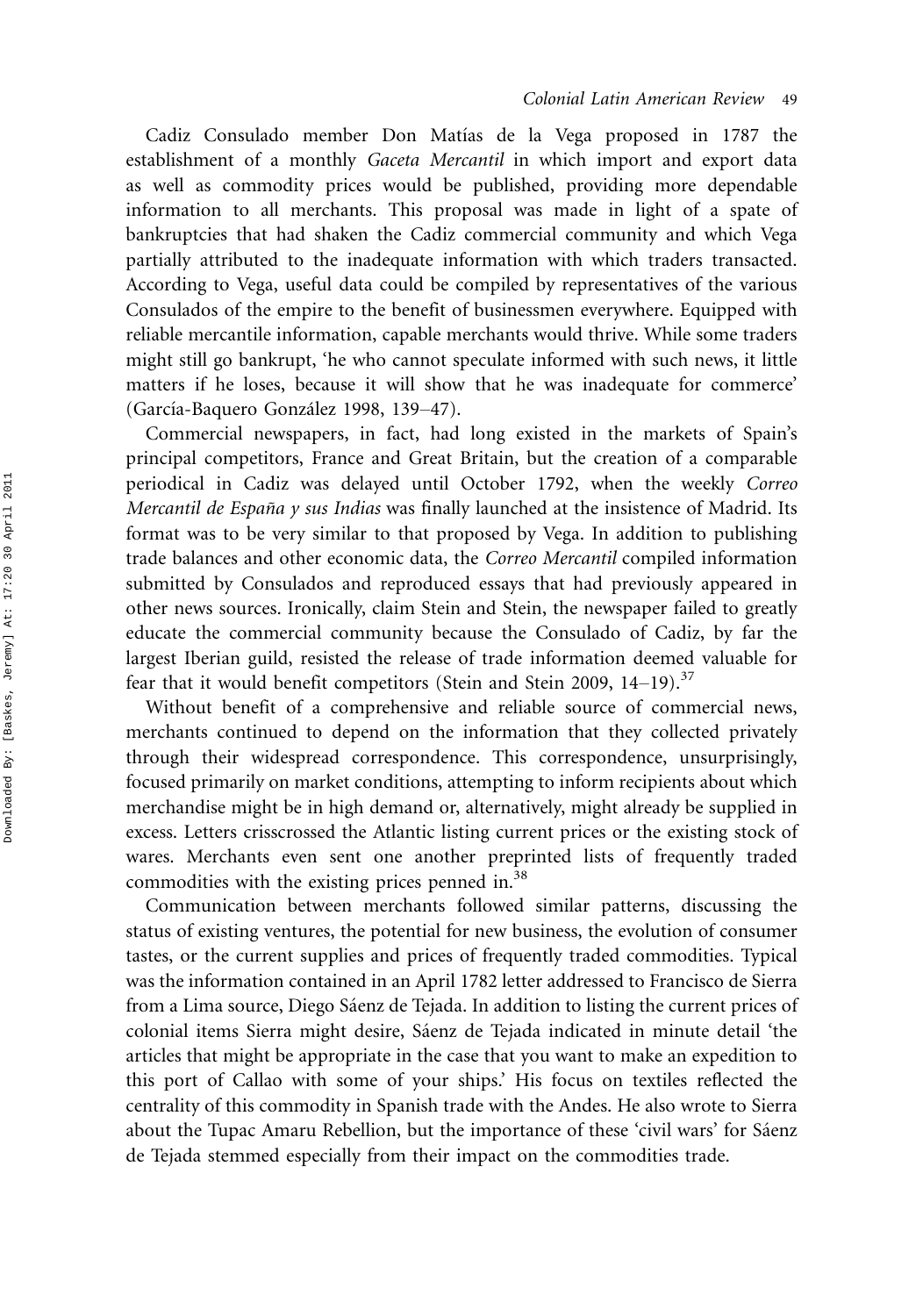#### 50 J. Baskes

Cacao is running at 7.5 to 8 pesos per load, an exorbitant price given the existing war, [but] should be worth much less given the lack of demand for this article ... paper and knives are very abundant, and today have limited outlet due to the civil wars [guerras intestinas] which are destroying the Kingdom ... but shirts will give to you a very good return .... Presently, medium thickness taffetas from Requena, heavy cloth from Sevilla (these without any black), all types of linens, especially fashionable being Royal Platillas, English baizes, blue plushes, some red ones of San Fernando ... and women's silk stockings embroidered inside and outside with cypruses and little birds ... or with small flowers, handworked cambrics, and Dutch linens. With the current prices on these items, you can be very well compensated if you choose to take a risk.<sup>39</sup>

Mercantile correspondence alerted merchants to the articles that they should send to match existing demand. The examples are endless; in 1798 Rafael Jose´ Facio of Mexico acknowledged his partner's (Juan José Puch's) request that he rapidly dispatch a cargo of cochineal to Cadiz. Puch had recently written to advise Facio that the scarcity of cochineal in Europe had driven prices skywards.<sup>40</sup> Two weeks later Facio sent his own request to Puch urging him to 'buy goods that appear on the list that I accompany, taking notice of their good quality and likely fairness of the prices, and with the objective of remitting them to me in the first registries.<sup>241</sup>

Sometimes the best advice entailed a warning against certain activities. In 1779, for instance, the wealthy Mexican merchant Francisco Ignacio de Yraeta sent a letter to his Guatemala factor stating that 'under no condition are you to make purchases of goods with the idea of sending them here, as commerce is totally stopped as never before' (Torales Pacheco 1985, 2:234).

Yraeta understood perfectly that the role of a factor was to maintain close and detailed correspondence with his principals. In 1779, Yraeta's mercantile prominence and good reputation won him the enviable and presumably lucrative position of commissions agent for the Royal Company of the Philippines' operations in Mexico, a post that required him to represent the Royal Company in its business dealings in the colony, buying and selling on its account. In a letter to the company's directors, Yraeta assured them that he would keep them informed of the prices in Mexico of Asian goods 'not only via maritime mail but also via the ships that sail from Veracruz for Cadiz and other ports.' Consistent with his promise, Yraeta enclosed a list of the current prices in the marketplace of Mexico (Torales Pacheco 1985, 2:262).

Spanish merchants sought reliable information about markets throughout the Atlantic world. Francisco de Sierra engaged in monthly and sometimes weekly correspondence with commercial houses in leading ports throughout Europe, even when Spain was at war with the other nation's government. His extensive communication with Echenique Sánchez, director of his own Amsterdam commercial house, illustrated the interconnectedness of commerce and politics in the Atlantic world. Merchants like Sierra or Echenique were international traders whose interests and need for information transcended national or imperial borders. In the following letter, dated 30 January 1783, Echenique enlightened Sierra on the anticipated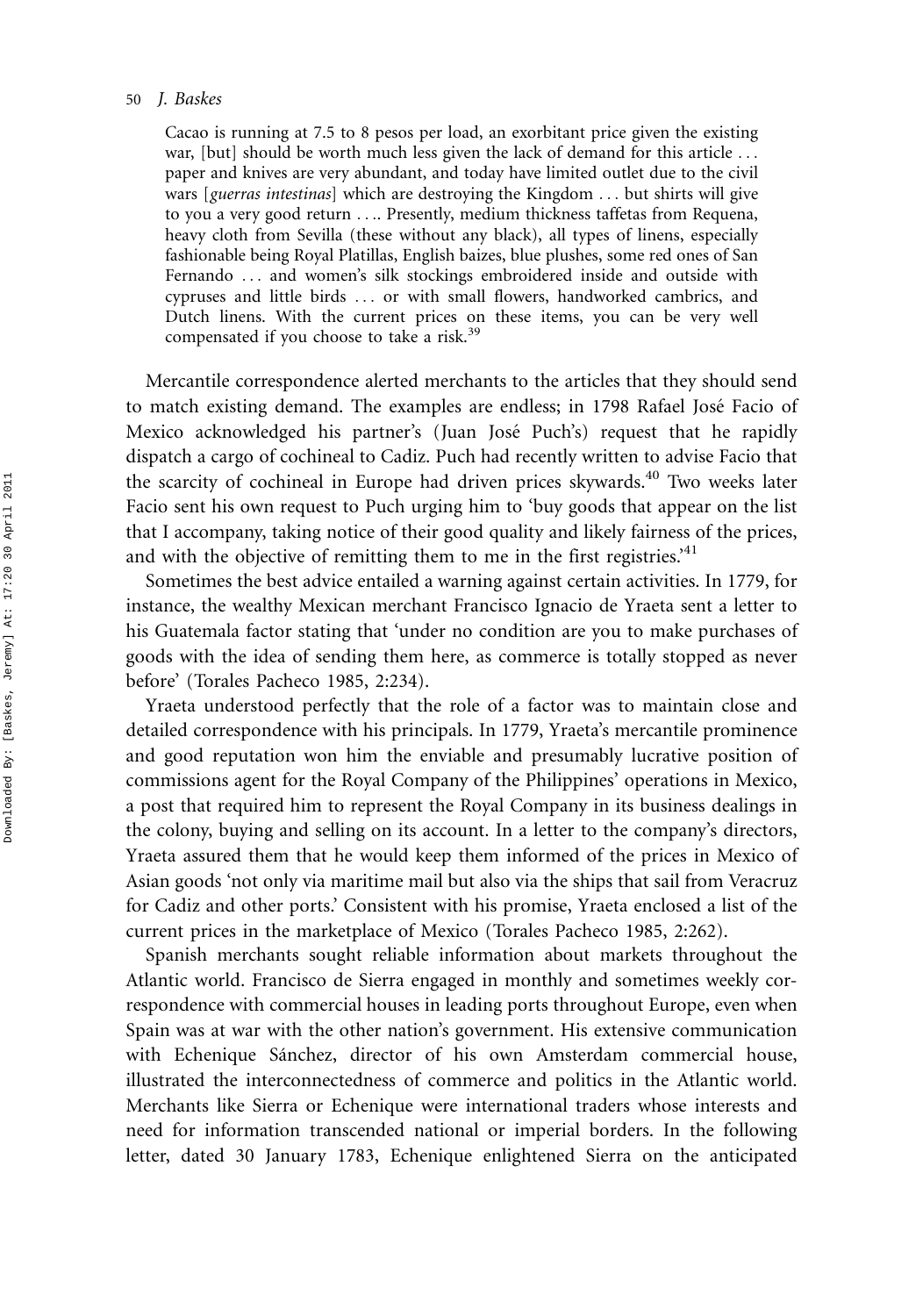commercial impact in the Netherlands of the end of the American Revolutionary War.

This news has not caused even the slightest alteration in [the market for] our American commodities which maintain the same prices, which we believe will be influenced by whether the convoy of Havana arrives early or late. Sugar has demonstrated some significant decline recently, but as they write from the French ports, as peace solidifies, the price of this item will regularize and the same will occur here. We will exercise care to keep you informed of what happens for the guidance [of your dealings]. We do not know the amount of cinnamon that our company will sell this year, but we presume it will be more or less the same amount as in the past, and that it will not be any cheaper because there is very little in Europe and it will be at least two years before any more can arrive from India. As the news of peace normally results in the outfitting of a flota for Veracruz, consider, your grace, whether you want to make a purchase in the next company sale, and send us the order that you judge desirable. The exchange rate has begun to turn in your favor as just today it is 84 1/4 to 1/2.<sup>42</sup>

In subsequent correspondence, Echenique showed great interest in learning from Sierra when convoyed ships from Veracruz were expected to arrive to Cadiz, an event that would have direct ramifications on the prices of principal commodities traded in Holland, most notably colonial dyes, Mexican cochineal, and Central American indigo.43 Like his Dutch counterpart, London merchant Hananel Jacob Mendes da Costa was concerned about the impact of Veracruz shipping on the English cochineal market following the American Revolutionary War, and he thus plied Sierra for information. 'We anticipate [the price] to drop but it all depends on the quantities that come from there, and we would appreciate that you advise us for our guidance, if you can, when a quantity of this dye might be expected to arrive from Veracruz. Indigo continues at very high prices owing to its scarcity ....' 44

Good information was an invaluable commodity. Regular and reliable information about market conditions was essential to allow merchants to transact rationally, to make good decisions about what products to buy or sell. Long-distance trade was always extremely risky; merchants in possession of reliable information could take comfort that they had reduced at least somewhat trade's riskiness. No trader would undertake a risky venture without first informing himself as well as possible. But the harsh reality was that the movement of information was simply too slow and lengthy to allow merchants adequate time to react to changing circumstances. Even the most dedicated or talented factor was unable to anticipate the nature of demand a year or more into the future when the shipment might finally arrive. So while they could inform their bosses about the current trends and prices, the cargo that this information elicited might no longer meet local desires.

This point was made in October 1784 by Lima merchant Antonio Sáenz de Tejada, a rather frustrated correspondent of Francisco de Sierra. According to Sáenz de Tejada, shipments from Spain always seemed to be imperfect 'even if informed of shortages by the latest arriving news. Because from what I have seen, in the present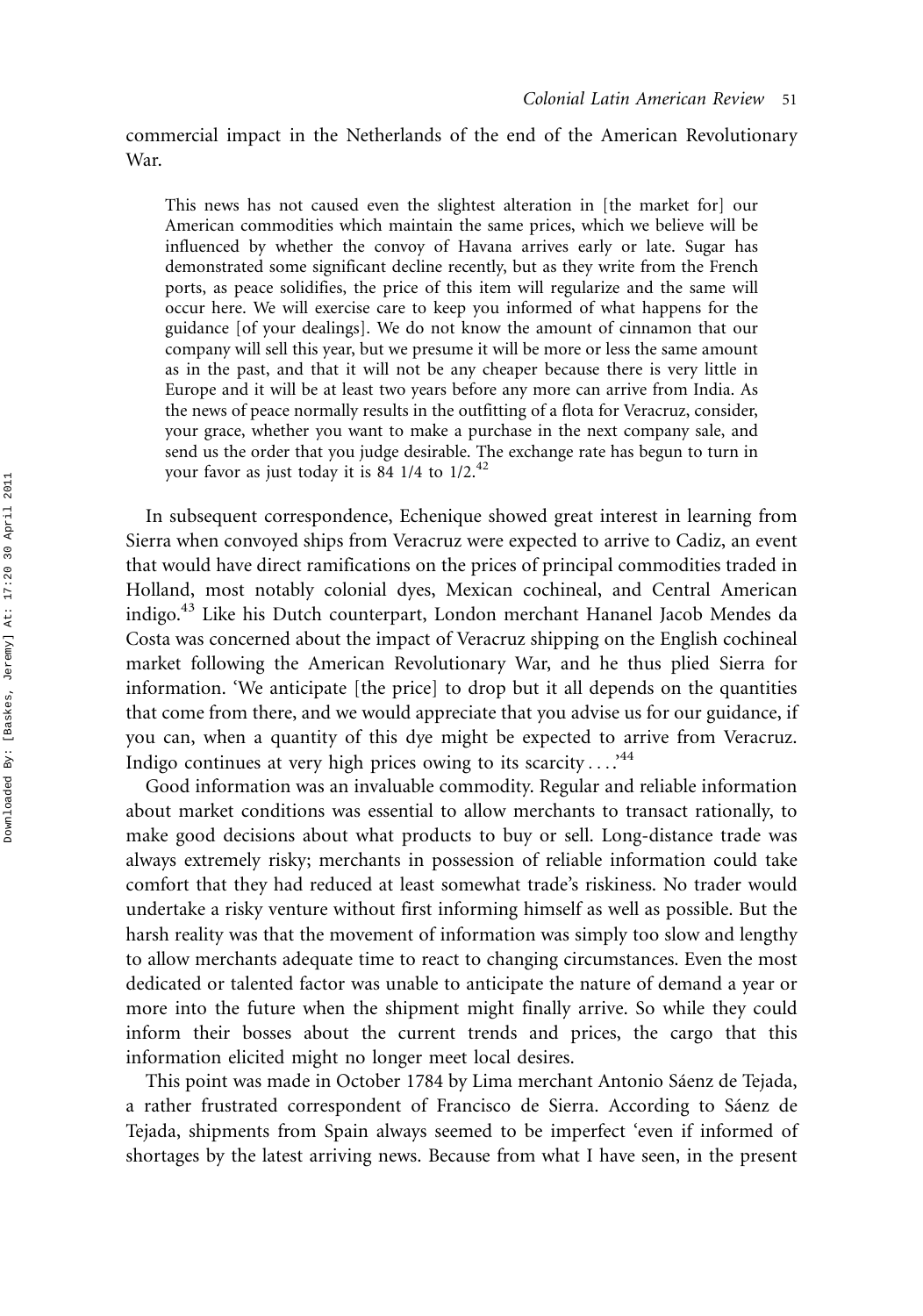nothing is more excessive than the item that was previously in short supply because everyone asks for it.<sup>45</sup> In other words, correspondents in Peru all wrote back to merchants in Cadiz urging them to send the same commodities, a reflection of scarcities existing at the moment of their letters. The result was that commodity shortages turned into market gluts. Sáenz de Tejada's ultimate advice to withdraw from commerce and 'free yourself from the losses that others will experience' was probably not too helpful to the veteran trader Sierra, at least it was not practicable in the short run.

The inherent riskiness of long-distance trade encouraged Atlantic world merchants to adapt their dealings to avoid financial disaster. Unable to predict the profitability or even the existence of demand for any single commodity, the prudent trader chose instead to diversify. Typical registers revealed the wide variety of commodities in which merchants dealt, hopeful that the market would prove favorable for most.<sup>46</sup> Likewise, successful merchants operated in a variety of markets, comforted by the hope that, for example, a downturn in Peru might be off-set by expansion in Mexico. As Adelman has argued, 'the vulnerability to losses compelled merchants to diversify their enterprise ... trying to make fortunes off a variety of transactions, not just one, in order to diminish the punishment from a loss in any one branch' (Adelman 2006, 78).

#### The Oversupplying of Markets

Merchants sought information about myriad issues—political, economic, or other. Being well informed reduced, although in no way eliminated, the uncertainty that pervaded long-distance, trans-oceanic trade. Under normal circumstances, the most immediate danger to traders was neither war, piracy, hurricanes or inclement weather, but the potential catastrophe that resulted from the overly supplied markets referred to by Antonio Sáenz de Tejada. Having invested large sums on the purchase, transport, insurance, royal taxes and other expenses needed to deliver merchandise to distant markets, merchants might find that these wares were already more than amply supplied. This market risk, as it is called, has plagued traders since the rise of longdistance trade and was of equal concern to merchants of Spain and its Atlantic world neighbors.

Transatlantic commerce was not well suited for the impatient merchant. Few commercial ventures were concluded in less than a year; most took many years to complete. Referring to the seventeenth-century trade to Mexico, Louise Hoberman observed that 'the return on money invested in transoceanic goods easily could take two or three years to be realized' (Hoberman 1991, 60). Obviously merchants purchased commodities in one market with the hope of selling them at a much higher price in another. But markets were highly unstable, the consequence, to some degree, of the pool of consumers being small, the markets shallow.<sup>47</sup> The volatility of the market was all the more perilous given the long duration of commercial undertakings. Armed with the most recent information conceivable about consumer demand and existing supplies, there was nonetheless a major element of gambling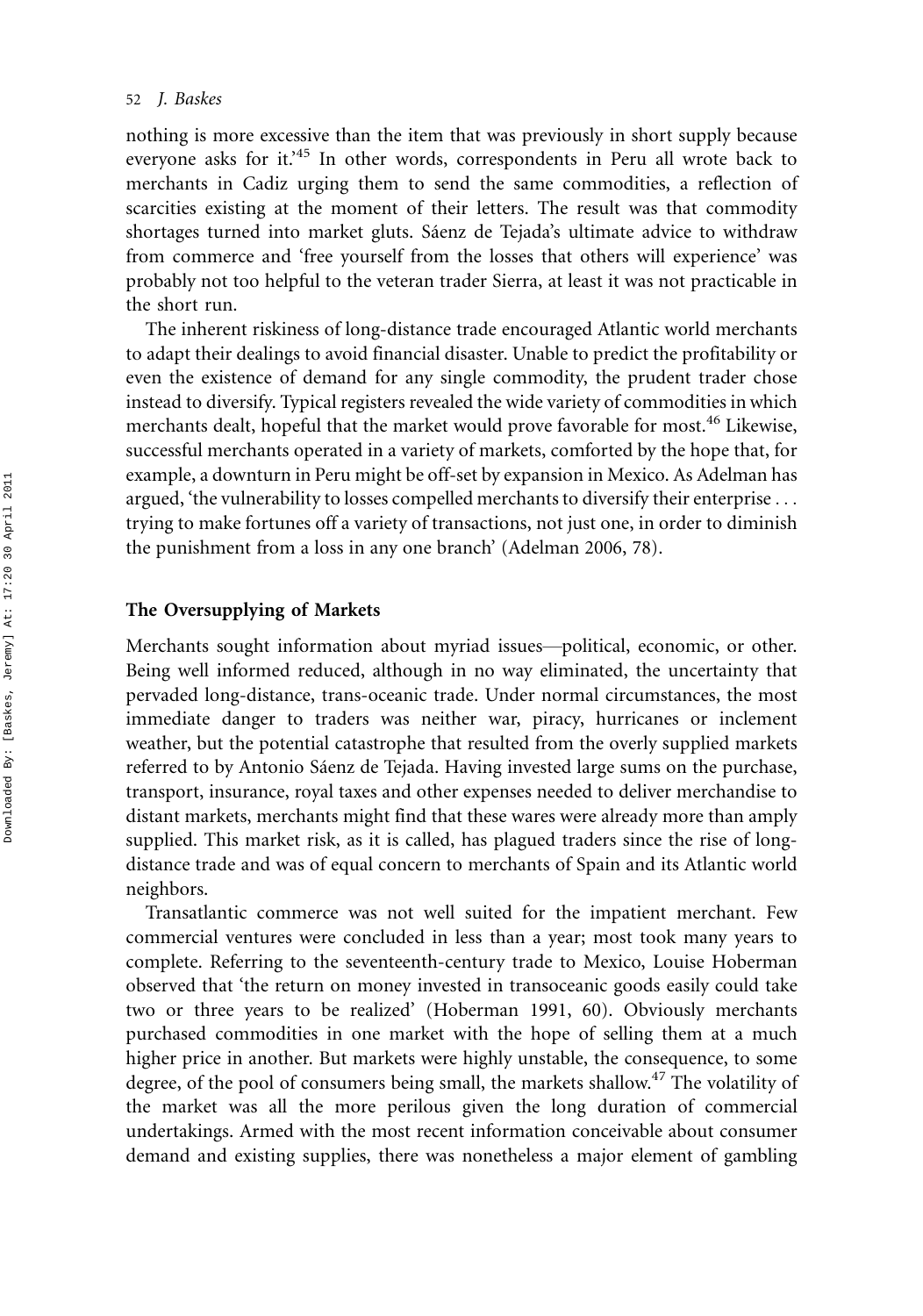when traders engaged in long-distance commerce. The arrival of even a small shipment of competing supplies had the potential to glut the market and depress prices.

Even the Crown recognized the enormity of this obstacle. Good information about supply and demand was crucial to a merchant's decision making. It being in the Crown's fiscal interests to promote trade, the government occasionally attempted to assist the long-distance Spanish traders by supplying them with news of colonial markets. A Royal Order issued for this purpose in 1779 commanded high colonial officials to 'send to this ministry individual notices of the European goods that have the greatest dispatch in those dominions as well as their quantity and variety so that merchants with this information can manage their speculations more securely.<sup>48</sup> Well intentioned as it was, the Crown possessed no better means than merchants to acquire or disseminate up-to-date information.

The risks and consequences of market saturation had concerned and affected Spanish merchants since the advent of the carrera de Indias. Fisher notes that in the mid-sixteenth century the confidence of the commercial community was shaken by 'the over-supply of the American market with luxury goods up to 1550' (Fisher 1997, 45). In March 1624, a colonial administrator named Manuel López Peyrera identified the risk of oversupplying the American market as one of the gravest problems facing transatlantic trade (Hussey 1929, 7). The Consulados of Seville and Cadiz frequently sounded this alarm in the seventeenth and eighteenth centuries (see García Fuentes 1980, 73; Haring 1918, 214; MacLeod 1984, 356), pointing to glutted American markets which threatened to destroy their members' finances.<sup>49</sup>

Importing European goods into America did not guarantee a return. High demand for some commodity could evaporate overnight. All too frequently distressed agents wrote to their principals that markets were supplied in excess and that prices had plummeted. Having imported to Mexico liquor and other merchandise only to find the 'greatest abundance of aguardiente ever,' Tomás Ruiz de Apodaca wrote to Cadiz from Jalapa in 1760 complaining that 'there is nobody buying anything.'<sup>50</sup>

In 1771 an anonymous report identified the oversupply of the American market as the primary reason for a commercial recession plaguing Cadiz at that time. In this case, the author blamed the abundance on foreign merchants who operated through prestanombres, Spanish agents who took the foreigners' merchandise on consignment.

It is from, as has occurred, the embarkation of merchandise in such abundance that it greatly exceeds what can be consumed in America that necessarily has followed the fatal consequences that we experience. Those who bring or send [goods] see themselves forced to sell them at a lower price [in America] than they are [worth] in Europe, and, failing to stop this continuous detriment within a couple years, there will be the total ruin of our Spanish merchants. $51$ 

The problem of oversupply seems to have become increasingly acute in the last three decades of Spanish rule in continental America. In his memoirs, produced in the final decade of colonial rule, Nicola´s de la Cruz y Bahamonde, the Conde de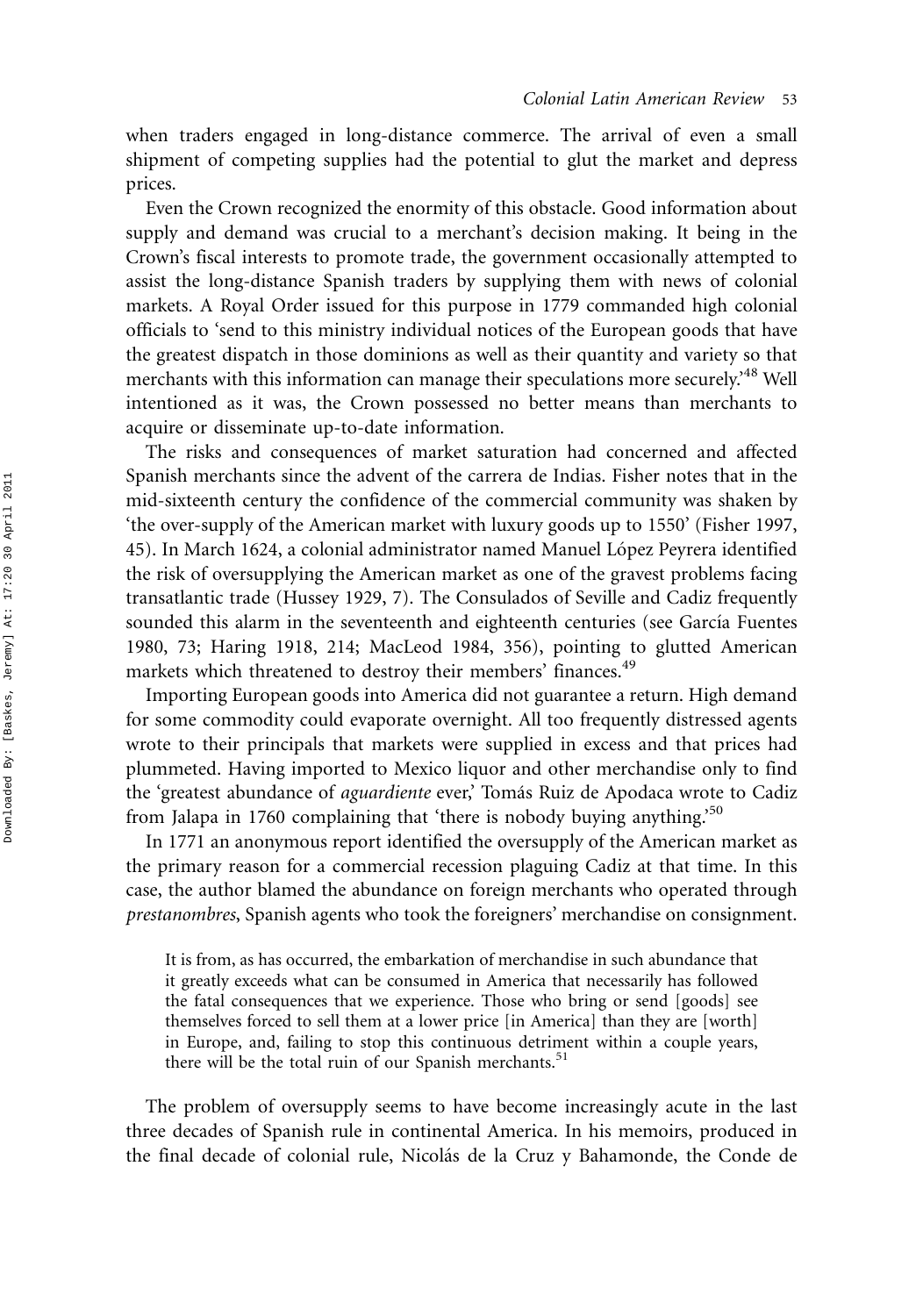Maule, one of the wealthier merchants in Cadiz, attributed many of the commercial difficulties of the previous several decades to the shipment of excessive supplies of European goods to America, a process that escalated in the aftermath of the American Revolutionary War. According to the Count, merchants greedily, and unwisely, dove into international trade after witnessing the arrival of peace and the 'tremendously profitable sales that the merchants of Cadiz realized in '84 and the large fortunes that arrived to this port in the same year' (Cruz y Bahamonde 1997, 282).

Wealthy Cadiz merchant Mariano Bernabe de Frías was one such victim of avarice. In 1786 he was forced to declare bankruptcy after nearly three decades as a member of the Cadiz Consulado (Ruiz Rivera 1988, 143). Having invested more than half a million pesos, much of it borrowed, to purchase and send merchandise to Mexico on his own ships, Bernabe de Frías found that supply of these goods in Veracruz far outstripped demand. In defense of his client, Bernabe de Frías' attorney, Licenciado don Francisco Xavier Peñaranda y Castañeda, explained at the bankruptcy proceedings, that 'the news from that continent, instantly changeable by any occurrence according to the vicissitudes of commerce, even if only rumored, did not confirm that sales were occurring as had been expected.' <sup>52</sup> In other words, Bernabe de Frías' merchandise could not be profitably sold in Mexico.

Just two years later, in 1788 the merchant Mateo Bernal sought the Cadiz Consulado's protection from his creditors in the aftermath of a catastrophic transatlantic venture. Bernal was a veteran of the colonial trade, having engaged in this business since 1746, but his experience did not protect him from the growing volatility of commerce. Several years earlier, Bernal had procured 183,000 pesos worth of woolens and other miscellany which his correspondents in America had erroneously suggested would sell profitably. In fact, markets in both Mexico and Peru had 'an excessive abundance of European goods,' and Bernal lost heavily on the venture.<sup>53</sup>

The powerful trading house of Cinco Gremios Mayores de Madrid was equally vulnerable to the unpredictability of the market. Having initiated a plan to buy large quantities of cacao and sugar in the markets of La Guaira and Havana, selling peninsular goods in exchange, the house withdrew from the business in 1792 noting the abundance of 'efectos nacionales' in America and the corresponding low prices. Whether true or not, the company attributed the surplus to contraband.<sup>54</sup>

#### Conclusion

The potential for profits in long distance, Early Modern trade was substantial, but the possibility of financial catastrophe loomed large as well. So pervasive were the risks of long distance commerce that no trader could possibly ignore them. Indeed, operating a successful international trading house required constant attention to risk. Mercantile strategies were designed as much to manage risk as to pursue lucrative opportunities. Trading conservatively and taking all precautions might reduce the dangers of trade, but even then merchants faced the real possibility of losing large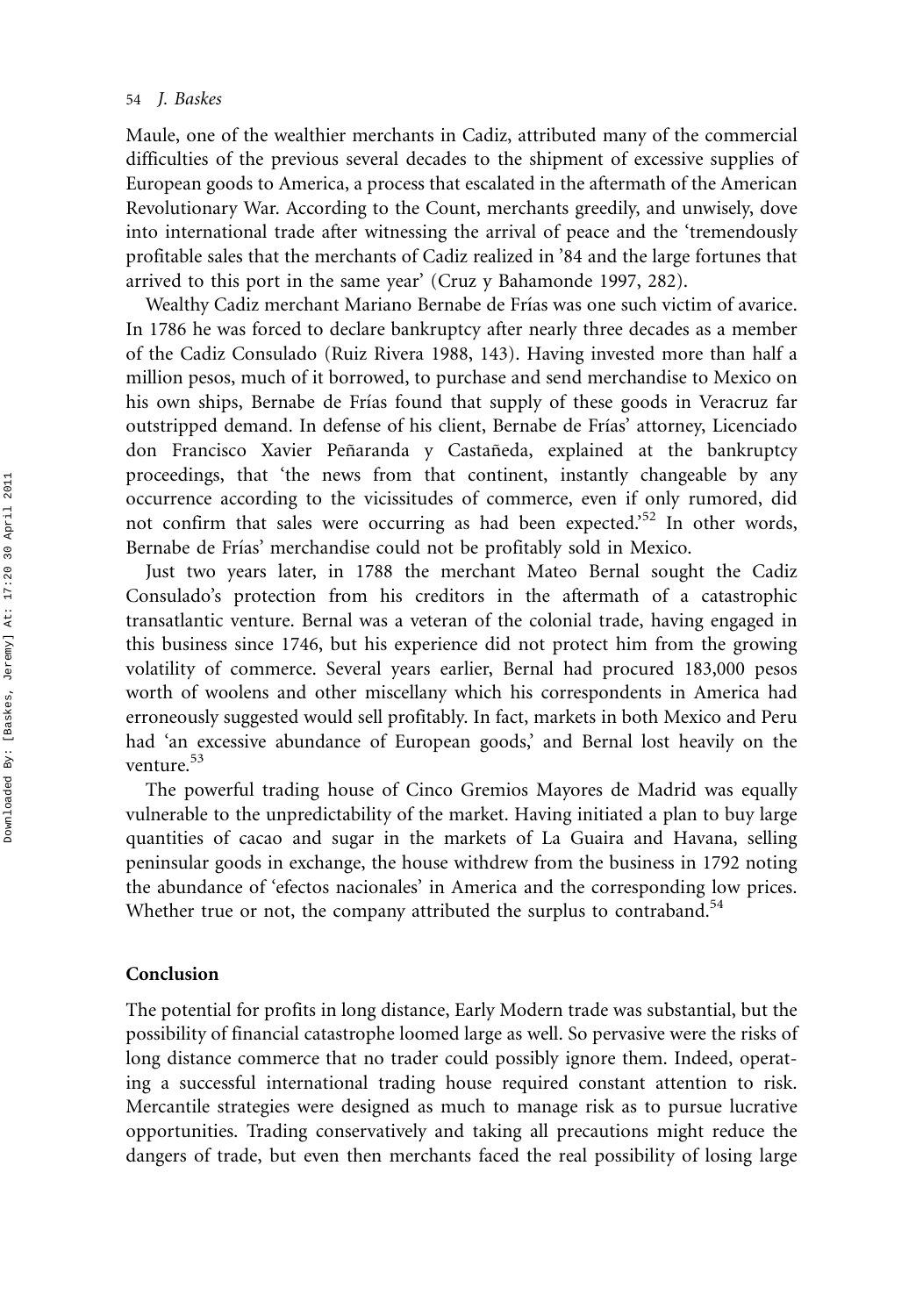sums due to unpredictable or unavoidable factors. Potential profits were large but so were the associated risks.

The poor or insufficient information used by economic actors to govern their activities was a major source of this riskiness. In long distant, Early Modern trade, poor information was endemic; merchants in Europe possessed scant and outdated knowledge of events or markets in America, and, obviously, American merchants were equally ignorant of relevant factors in Europe. This poor information introduced enormous uncertainty into commercial endeavors. Uninformed of conditions or in possession, even worse, of incorrect intelligence, merchants might unknowingly engage in activities contrary to their interests. The need for good information was not unique to the Early Modern era; modern consumers and producers also spend enormously to inform themselves. But in the Early Modern Atlantic economy, good information was simply less accessible. The lack of reliable, timely information magnified the uncertainty of business and increased the risk of bad economic outcomes.

Despite the obstacles, merchants sought the most current knowledge possible about commercial and political conditions throughout the Atlantic world. Longdistance merchants remained in regular contact with trusted correspondents throughout the Atlantic world in their efforts to remain educated about political and market conditions. Indeed, one can vividly imagine the long-distant merchant hunched over his desk for hours at a time recording to the best of his abilities the prevailing factors affecting his business or that of his partners. Such investments of time were critical.

To expand their access to information, large merchants stationed their agents, often relatives, in key colonial centers and forged alliances with their counterparts in ports throughout the Atlantic world. They wrote copiously to their correspondents, communicating in multiple languages. The great distances over which their commercial interests spread, however, hindered their attempts to remain fully informed. Letters were delayed for months; others failed to reach their destinations altogether, lost in storms or intercepted by privateers. The purpose of commercial intelligence was to help a merchant govern his operations. Even when information arrived without interruption, however, it was already months' old and before the news could be heeded and a corresponding response carried out, many additional months or even years had passed. By then, circumstances might have changed, much to the detriment of business; consumer tastes might have altered or supplies of a once scarce commodity might have become abundant.

Merchants invested great time and effort to stay informed. They had no choice; information was the lifeblood of the commercial community. Early modern, longdistance trade entailed enormous risks, and merchants who were well-informed were better able to manage them. No matter their efforts, however, breakdowns in communication were inevitable. Incompletely informed, merchants inevitably operated in a sea of risk and uncertainty.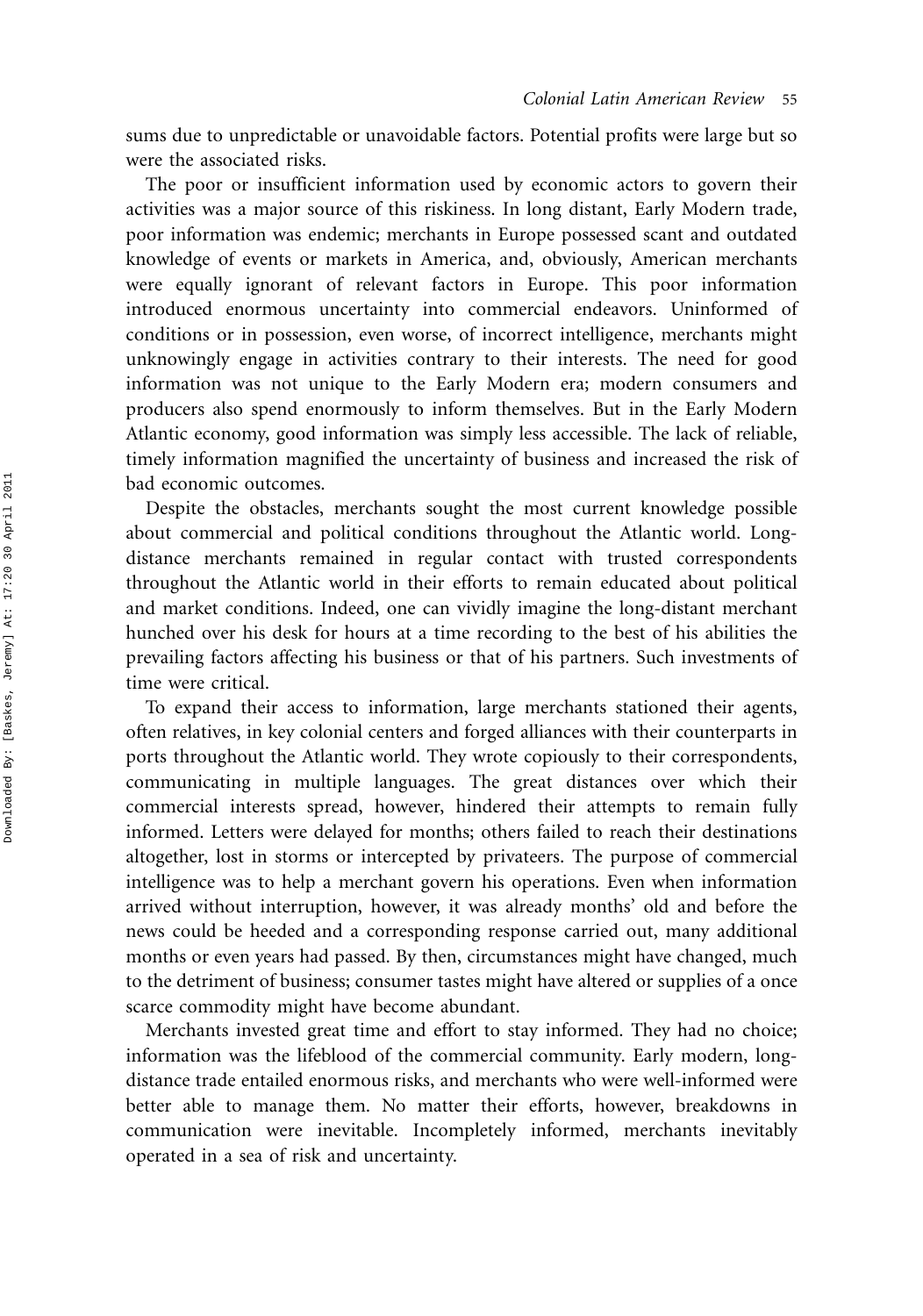#### Acknowledgments

A number of people assisted me in the production of this article. I am especially thankful to Kenneth Andrien, Julie Baskes, Roger Baskes, Lyman Johnson, Xabier Lamikiz, and Richard Salvucci for reading the manuscript and providing me valuable comments. I also thank Jody Forman, Michael Francis, Robert Gitter, Kris Lane, and Alfonso Quiroz for their assistance in other aspects of the production of this piece. Funding for research was generously provided by Fulbright CIES, the National Endowment for the Humanities, and the Thomas E. Wenzlau Fund at Ohio Wesleyan University.

#### Notes

- $<sup>1</sup>$  The extensive correspondence of Juan Vicente de Marticorena is deposited as Archivo General de</sup> Indias (hereafter AGI), Consulados, legajos 432-439, 'Cartas a Juan Vicente de Marticorena y a
- Pedro Fermín de Cordoba, desde la península, Europa y América.' <sup>2</sup> Ruiz Rivera 1988, 181. For Juan Miguel de Marticorena's license to travel to Peru, see AGI,
- 
- 
- 
- Contratación, 5521, N. 191, 24 Dec. 1776<br>
<sup>3</sup> AGI, Contratación, 5525, N. 9, R. 1, 1 Jan. 1782.<br>
<sup>4</sup> AGI, Contratación, 5531, N.3, R.19, 25 Oct. 1787.<br>
<sup>5</sup> AGI, Consulados, leg. 72, Testamento de Francisco de Marticorena.<br> legajos 432 through 439.<br>
<sup>7</sup> See AGI, Consulados, legs. 420–28, Cartas a Francisco Sierra desde España, Europa, y América.<br>
<sup>8</sup> All of the abovementioned letters are located in AGI, Consulados, legs. 421, 426–27.<br>
<sup>9</sup> AG
- 
- 
- 
- 
- letters the dates on which he received and responded to letters. He generally wrote these dates in French when the letter was composed in French. Of course, it is certainly possible that Sierra employed the services of a translator. But if so, the written translations did not accompany the
- originals.<br><sup>12</sup> AGI, Consulados, leg. 428, Cartas a Francisco de Sierra desde España, Europa, y América, London, 17 Jan. 1786 (unpaginated legajo). The London prices are stated in shillings/pence.
- There were twenty shillings to the pound sterling and twelve pence to the shilling. <sup>13</sup> AGI, Consulados, legajo 427, Joseph Zengolio to Monsieur Francisco de Sierra, Genoa, 19 July
- 1784 (unpaginated leg.).<br><sup>14</sup> AGI, Consulados, libro 157, Libro de cartas del dueño del navío el *Jason* a particulares, desde Veracruz, Cadiz, Buenos Aires, etc., Francisco de Sierra to Francisco Bulini, Feb. 1776, ff.
- $82r-v$ .<br><sup>15</sup> These records are published in Posthumus (1946) for Holland and for Great Britain in Tooke et al. (1928).<br><sup>16</sup> AGI, Consulados, legajo 421, Echenique y Sánchez a Francisco de Sierra, Amsterdam, 1 Nov.
- 1781, unpaginated leg.<br><sup>17</sup> AGI, Consulados, leg. 421, Fermín Tastet and Company to Francisco de Sierra, London, 9 Nov.
- 1781, unpaginated leg., and AGI, Consulados, leg. 421, Fermín Tastet and Company to Francisco
- de Sierra, London, 30 Nov. 1781, unpaginated leg.<br><sup>18</sup> AGI, Consulados, leg. 433, Miguel Jacinto de Marticorena a Juan Vicente de Marticorena, Veracruz 26 Jan. 1789, f. 220.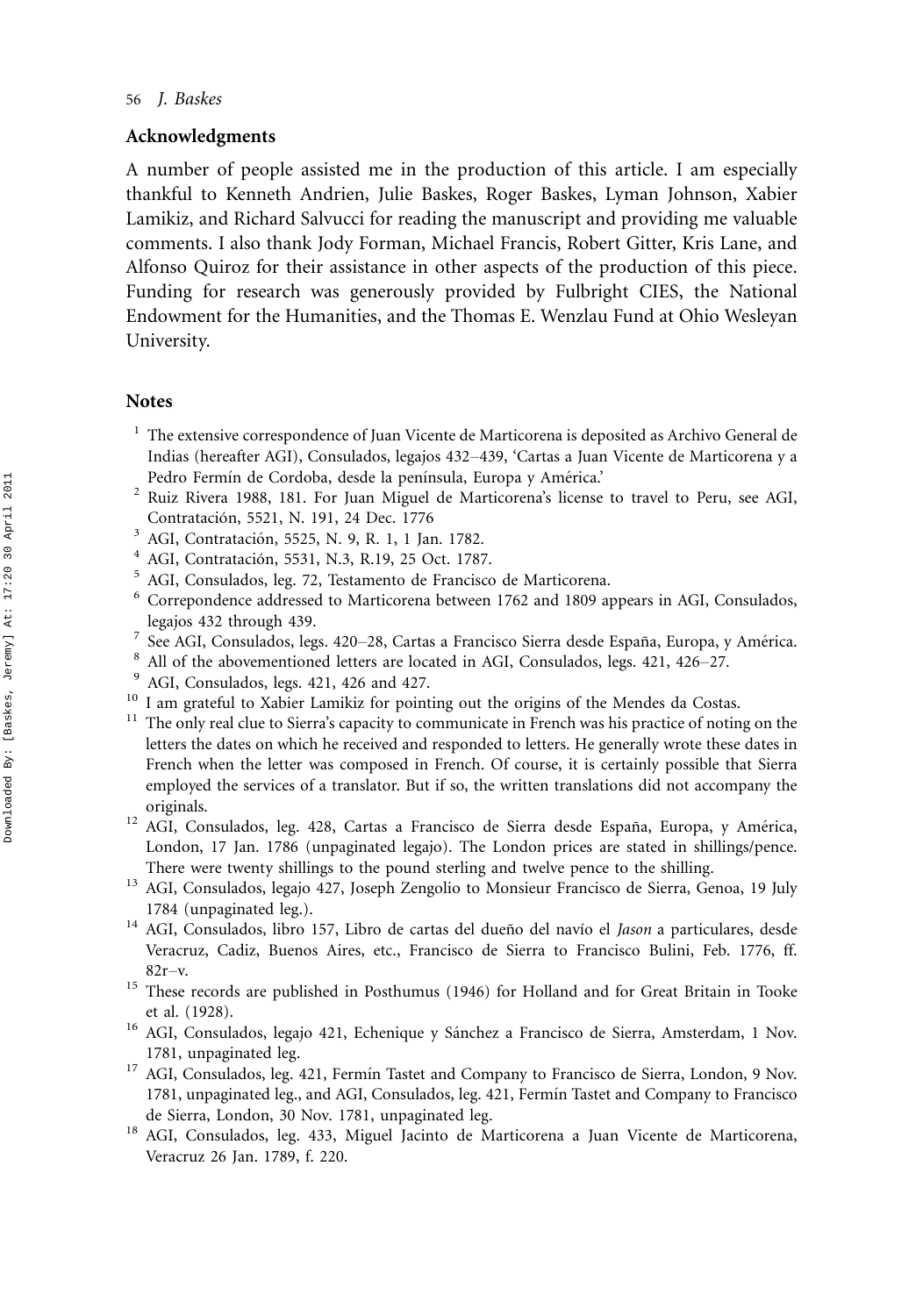- <sup>19</sup> AGI, México, leg. 1554, Carta Reservadas, El Conde Revillagigedo hace un difuso informe sobre averiguar si hay decadencia en el comercio de aquellos reynos y en caso de haberla, hallar las causas de ella y sus remedios, 31 Aug. 1793, ff.  $14-17$ , 22. A copy of this is deposited at BNM, Manuscritos, ms. 1398, ff. 324–402. A very similar version appears as AGI, México, leg. 1238, Instrucciones de gobierno que dejaron a su succesor el virrey Conde de Revillagigedo. <sup>20</sup> Only a random sample of the letters were tabulated from the many hundreds of surviving letters
- addressed to Sierra. All of the data was extracted from AGI, Consulados, legs. 420-28, Cartas a Francisco de Sierra.<br><sup>21</sup> A standard deviation of 10 days, for example, is much more significant if the average duration is
- 20 days than if the average is 100 days. In other words, if a person expects (based on the average) to receive a letter in 10 days and it ends up taking 20 days, the delay will be perceived to be much greater than if it was expected to take 100 days but actually took 110 to arrive. In both cases the standard deviation might be 10 days, but the impact (risk) is much greater in the former case. The coefficient of variation corrects for this. Coefficient of variation  $=$  standard devia-
- tion  $\div$  mean.<br><sup>22</sup> The economics literature dealing with the issue of information asymmetry and the principalagent problem is extensive. Indeed, the 2001 Nobel Prize in Economic Science was awarded to three economists, George A. Akerlof, A. Michael Spence, and Joseph E. Stiglitz, whose pioneering work addressed these very issues. Interesting work in history has explored the principal-agent problem as well. Perhaps the most notable recent contributions are those of economic historian Avner Greif (1989), who argues that traders in the Maghreb devised practices of mutual benefit in which they collectively agreed to identify and ostracize cheaters, whether agents or fellow traders. The costs of being dishonest, permanent banishment from commerce, encouraged good behavior on the part of economic actors. Greif has also examined a similar problem during the Genoese medieval Commercial Revolution. To increase the performance of representatives in faraway settlements, office holding dynasties, podesterias, developed a mixture of high salaries coupled with financial penalties that encouraged cooperation and good management. See Greif  $(1994, 271-87)$ . Other noteworthy historical studies that have addressed the principal-agent problem include: Carlos (1992); Carlos and Nicholas (1990); Sunderland (1999); Zahedieh
- (2010, 106–12).  $2^3$  AGI, *Consulados* 421, Domingo de Yriarte a Francisco de Sierra, Vienna, 7 March 1781, unpaginated.
- $24$  Lamikiz (2007b, 14-27) discusses a case in which Cadiz merchant Juan de Eguino discovered that his Lima agent was cheating him. Despite Eguino's advanced age, he traveled to Peru to
- confront him. Also see Lamikiz (2010, 153–61).<br><sup>25</sup> AGI, Consulados, leg. 434, Juan Bautista de Marticorena a Juan Vizente de Marticorena, Nueva Guatemala, 2 Apr. 1793, f. 999. <sup>26</sup> AGI, Consulados, leg. 433, ff. 871, 1011, 1032. <sup>27</sup> AGI, Consulados, leg. 436, Pedro Jose´ de Gorriz a Juan Vicente de Marticorena, Nueva
- 
- Guatemala, 3 Dec. 1796, f. 636.<br><sup>28</sup> AGI, Consulados, leg. 440, José Ramón de Ugarteche a Antonio de Arrechea, 24 Dec. 1796.<br><sup>29</sup> AGI, Consulados, leg. 429, Rafael José Facio a Juan José de Puch, 30 Apr. 1798.<br><sup>30</sup> AGI, Co
- 
- 
- Treaty of San Ildefonso establishing the Franco-Spanish alliance against Great Britain was signed on 19 August 1796.<br><sup>31</sup> AGI, Consulados, libro 20, Juntas de Govierno celebradas, 15 Apr. 1797, ff. 46–47v.<br><sup>32</sup> AGI, Consulados, libro 20, Juntas de Govierno celebradas, 20 Oct. 1797, f. 62.<br><sup>33</sup> AGI, Consulados, libro 10
- 
- 
- 
- Jan. 1783 (unpaginated leg.).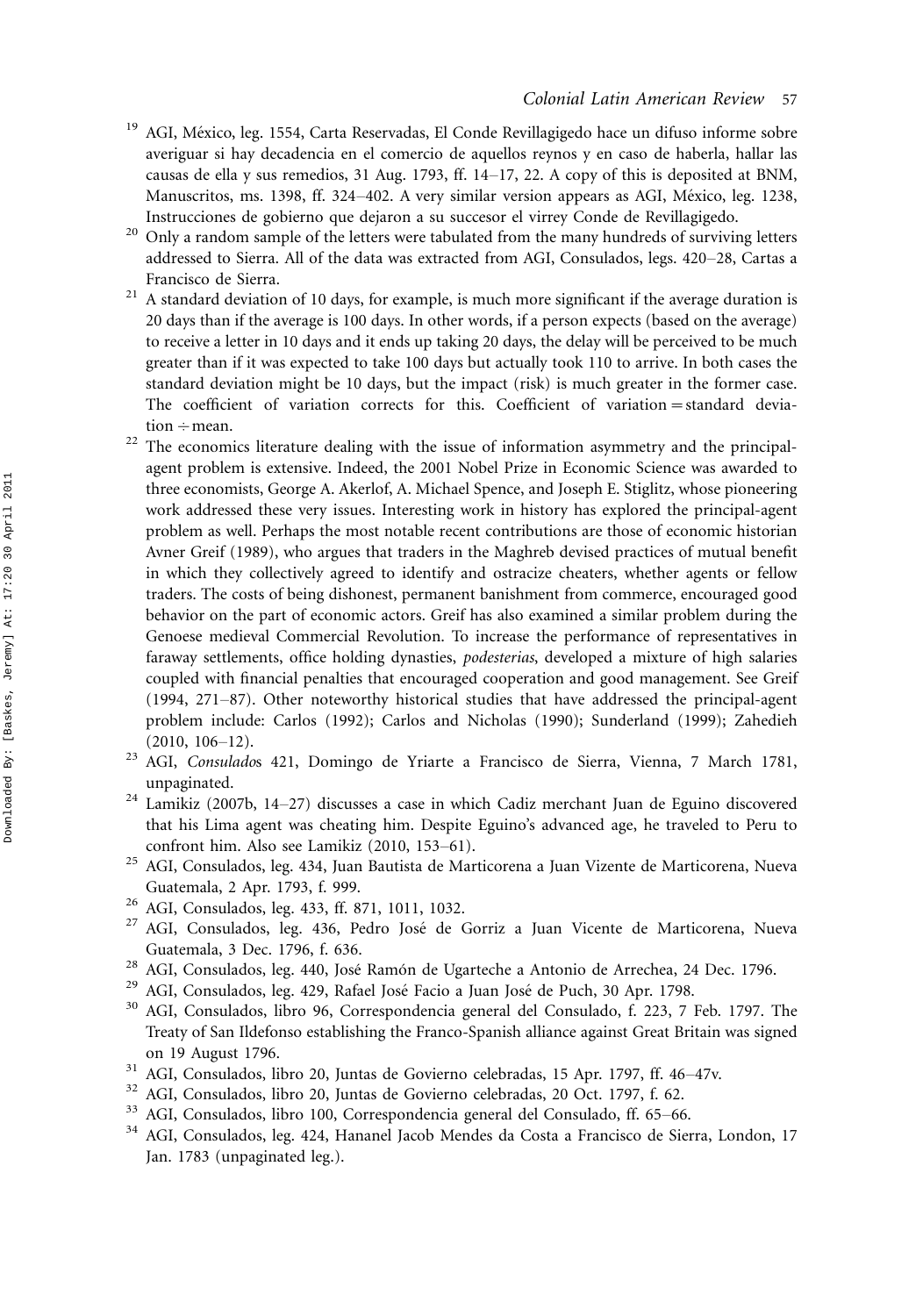- 58 J. Baskes
- <sup>35</sup> AGI, Consulados, leg. 424, Hananel Jacob Mendes da Costa a Francisco de Sierra, London, 24 Jan. 1783 (unpaginated leg.). <sup>36</sup> AGI, Indiferente General, leg. 2410, Los Comerciantes de la ciudad de Barcelona al Rey, 28 Sept.
- 
- 1773.<br><sup>37</sup> The Correo Mercantil de España y sus Indias can be consulted on-line at: [http://hemeroteca](http://hemerotecadigital.bne.es/cgi-bin/Pandora.) [digital.bne.es/cgi-bin/Pandora.](http://hemerotecadigital.bne.es/cgi-bin/Pandora.)<br><sup>38</sup> See, for example, one sent from Veracruz to Juan Vicente de Marticorena in AGI, Consulados,
- leg. 437, 1 Aug. 1798, f. 450. <sup>39</sup> AGI, Consulados, leg. 424, Diego Sa´enz de Texada a Francisco de Sierra, 27 Apr. 1782
- (unpaginated legajo).<br><sup>40</sup> AGI, Consulados, leg. 429, Rafael José Facio a Juan José de Puch, 17 Apr. 1798.<br><sup>41</sup> AGI, Consulados, leg. 429, Rafael José Facio a Juan José de Puch, 30 Apr. 1798.<br><sup>42</sup> AGI, Consulados, leg. 424
- 
- 
- 1785-88, Echenique Sánchez a Francisco de Sierra, Amsterdam, 30 Jan. 1783 (unpaginated
- leg.).<br><sup>43</sup> See, for example, AGI, Consulados, leg. 424, Cartas a Francisco Sierra desde España, Europa y América, 1785-88, Echenique Sánchez a Francisco de Sierra, Amsterdam, 13 March 1783
- (unpaginated leg.). <sup>44</sup> AGI, Consulados, leg. 424, Hananel Jacob Mendes da Costa a Francisco de Sierra, London, 14 March 1783 (unpaginated leg.).<br><sup>45</sup> AGI, Consulados, leg. 426, Cartas a Francisco Sierra desde España, Europa y América, 1785–88,
- 
- Antonio Sáenz de Tejada a Francisco de Sierra, Lima, 5 Oct. 1784 (unpaginated leg.). <sup>46</sup> Take for example the diversity of goods that Peruvian merchant Juan Miguel de Marticorena listed among his imported items. These included cera, Durois, estamenas fraylescas, panos, Buches, Tripes, Bayetas, Rompecoches, capas, sombreros, aravias, lienzos, olanes, velillos, clarines, tehillas, prusianillas, panuelos, ruanes, medias, estopillas, sarasas, angarillas, chupasy chalecos, listoneria, tercianelas, texidos, calzetas, quimones, buratos, Filipichines, Franelas, Sargas, perdurables, chamelotes, camellones, cristales, bretanas, manteleria, velillos, clarines, cintas, listados, bramanes, platillas, carolinas, melanias, ras, rasos, gorros, etc. See AGI, Consulados, leg. 433, Juan Miguel de Marticorena a Juan Vizente de Marticorena, Lima, 20 June
- 1788, ff. 109-17.<br><sup>47</sup> The Second Count Revillagigedo pointed in 1793 to the shallow consumption in Mexico's market. Revillagigedo estimated that New Spain's population was around 3.5 million but it imported on average only about 13 to 14 million pesos, a per capita import consumption of just four pesos, far too low he believed. See AGI, Mexico, leg. 1554, Carta Reservadas No. 627, El Conde Revillagigedo hace un difuso informe sobre averiguar si hay decadencia en el comercio de aquellos reynos y en caso de haberla, hallar las causas de ella y sus remedios, 31 Aug. 1793. A copy can be consulted at Biblioteca Nacional de Madrid, Manuscritos, ms. 1398, ff. 324402, 31 Aug. 1793. Revillagigedo makes nearly identical arguments in AGI, Audiencia de México, 1238 Instrucciones de gobierno que dejaron a su succesor el virrey Conde de Revillagigedo.<br><sup>48</sup> AGI, Indiferente General, leg. 2416, 18 Oct. 1779, unpaginated leg.<br><sup>49</sup> AGI, Mexico, leg. 2503, Testimonio de la representación hecha por la diputación del comercio de
- 
- España sobre que por el excelentísimo Señor Virrey de este reyno se informe á S.M. los perjuicios que se infieren á ámbos comercios verificadose la llegada de flota á Veracruz el proximo año de 1764.<br><sup>50</sup> AGI, Consulados, leg. 405, carta de Tomás Ruiz de Apodaca, 6 Apr. 1760, ff. 15–16.<br><sup>51</sup> AGI, Consulados, leg. 68, 6 Apr. 1771, ff. 933–34.<br><sup>52</sup> AGI, Indiferente General, leg. 2316, Sobre la quiebra de don Marian
- 
- 
- comercio de Cádiz, 1787-91.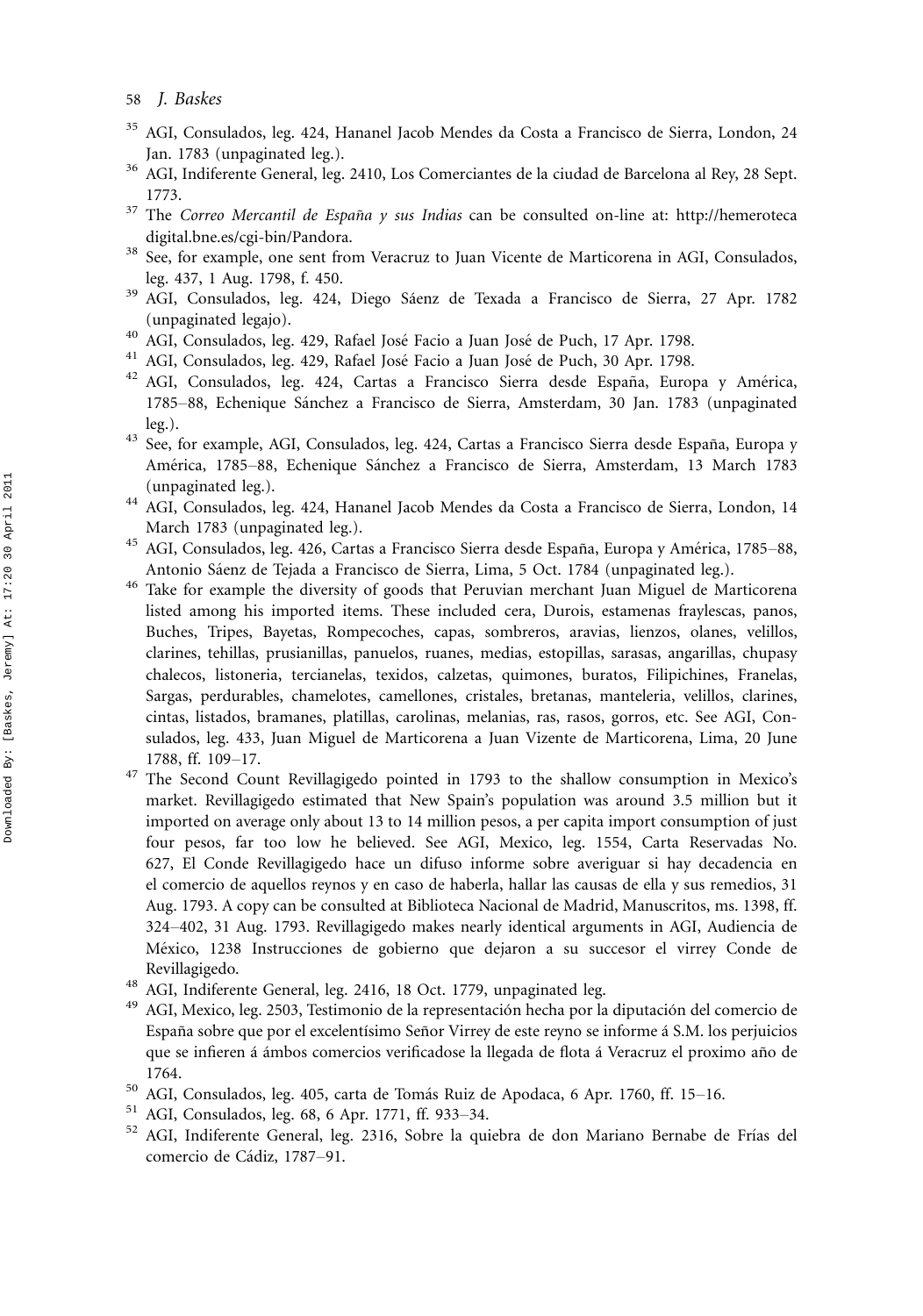- 
- <sup>53</sup> AGI, Indiferente General, leg. 2314, 15 Sept. 1788.<br><sup>54</sup> AGI, Indiferente General, leg. 1623, Expedientes de los cinco gremios mayores de Madrid y sus negociaciones, ff. 417-18.

#### References

- Adelman, Jeremy. 2006. Sovereignty and revolution in the Iberian Atlantic. Princeton: Princeton University Press.
- Ahonen, Kalevi. 2005. From sugar triangle to cotton triangle: Trade and shipping between America and Baltic Russia, 1783-1860. Jyvaskyla, Finland: University of Jyvaskyla.
- Albion, Robert Greenhalgh, and Jennie Barnes Pope. 1942. Sea lanes in wartime; the American experience, 1775-1942. New York: W.W. Norton.
- Bailyn, Bernard. 1953. Communications and trade: The Atlantic in the seventeenth century. Journal of Economic History 13  $(4)$ : 378-87.
- Brading, D. A. 1971. Miners and merchants in Bourbon Mexico, 1763–1810. Cambridge: Cambridge University Press.
- Brown, Richmond F. 1997. Juan Fermín de Aycinena: Central American colonial entrepreneur, 1729-1796. Norman: University of Oklahoma Press.
- Carlos, Ann M. 1992. Principal-agent problems in early trading companies: A tale of two firms. The American Economic Review 82 (2): 140-5.
- Carlos, Ann M., and Stephen Nicholas. 1990. Agency problems in early chartered companies: The case of the Hudson's Bay Company. The Journal of Economic History 50 (4):  $853 - 75.$
- Cruz y Bahamonde, Nicolás de la. 1997. De Cádiz y su comercio: Tomo XIII del Viaje de España, Francia e Italia. [Cádiz]: Servicio de Publicaciones, Universidad de Cádiz.
- Dym, Jordana, and Christophe Belaubre. 2007. Politics, economy, and society in Bourbon Central America, 1759–1821. Boulder: University Press of Colorado.
- Fisher, John R. 1997. The economic aspects of Spanish imperialism in America, 1492–1810. Liverpool: Liverpool University Press.
- García-Baquero González, Antonio. 1998. El libre comercio a examen gaditano: Crítica y opinión en el Cádiz mercantil de fines del Siglo XVIII. Cádiz: Universidad de Cádiz Servicio de Publicaciones.
- García Fuentes, Lutgardo. 1980. El comercio español con América, 1650-1700. Sevilla: Escuela de Estudios Hispano-Americanos, Consejo Superior de Investigaciones Científicas.
- Greif, Anver. 1989. Reputations and coalitions in medieval trade: Evidence on the Maghribi traders. The Journal of Economic History 49  $(4)$ : 857-82.
- Greif, Avner. 1994. On the political foundations of the late medieval commercial revolution: Genoa during the twelfth and thirteenth centuries. The Journal of Economic History 54 (2):  $271-87$ .
- Haring, Clarence Henry. 1918. Trade and navigation between Spain and the Indies in the time of the Hapsburgs. Cambridge: Cambridge University Press.
- Hoberman, Louisa Schell. 1991. Mexico's merchant elite, 1590-1660: Silver, state, and society. Durham: Duke University Press.
- Hussey, Roland D. 1929. Antecedents of the Spanish monopolistic overseas trading companies (1624–1728). Hispanic American Historical Review 9 (1):  $1-30$ .
- Kicza, John E. 1983. Colonial entrepreneurs, families and business in Bourbon Mexico City. Albuquerque: University of New Mexico Press.
- Knight, Frank Hyneman. 1921. Risk, uncertainty and profit. New York: Houghton Mifflin.
- Lamikiz, Xabier. 2007a. Patrones de comercio y flujo de información comercial entre España y América Durante el Siglo XVIII. Revista de Historia Económica/Journal of Iberian and Latin American Economic History 25 (2): 231-58.